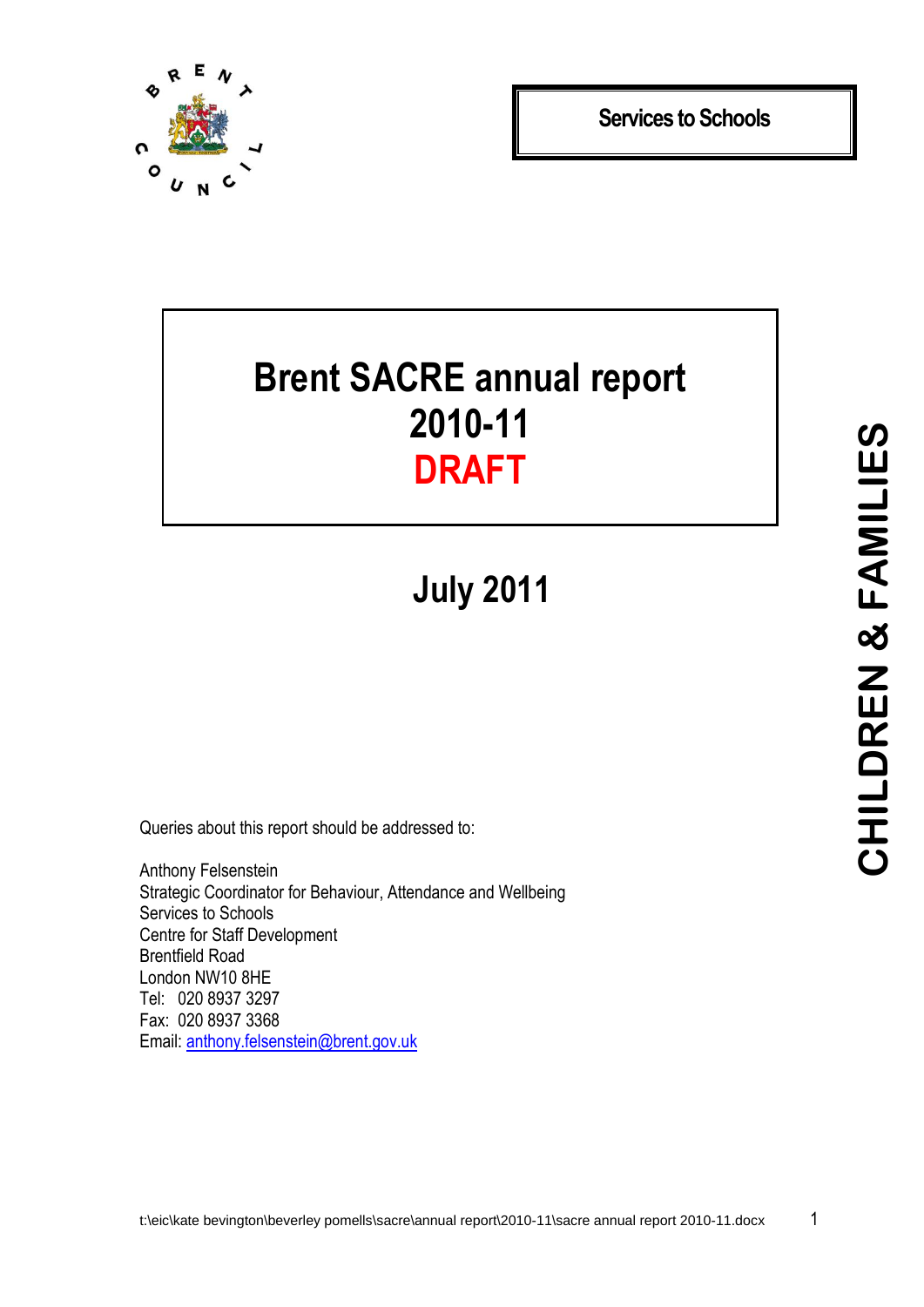#### **1.0 Standards and quality of provision**

#### **1.1 Overview**

Attainment in GCSE Religious Studies remains above the national average. This is largely due to the creative approach taken by secondary school teachers in using the Brent Agreed Syllabus at Key Stages 3 and 4 and their understanding of how to improve pupils' attainment and rates of progress. In line with the national picture, primary school teachers are still in need of support with developing schemes of work and making the most of the Brent Agreed Syllabus.

The 2002 Brent Agreed Syllabus continues to be used in most secondary schools, with the exception of the four faith schools which use their own materials. Primary schools have also successfully implemented the Agreed Syllabus including some Church of England schools.

#### **1.2 Primary schools**

Brent primary school teachers report a growing confidence in teaching religious education as a result of their attendance at termly network meetings. However, subject coordinators do not always effectively cascade training to other teachers in their schools.

A few schools have booked the associate consultant for religious education for twilight training and more schools are requesting this provision. This is an important aspect of the consultant's work and is key to improving religious education teaching in primary schools.

#### **1.3 Key Stage 3**

Key Stage 3 religious education is enhanced by the use of the Agreed Syllabus to develop creative schemes of work. This is evidenced by the fact that the majority of secondary schools opt to either study 'Interpreting symbols and stories' or 'Responses to God' in the first two terms of Year 7; both of these units provide opportunities for pupils to use artefacts and images to interpret different beliefs. Pupil surveys suggest they enjoy their religious education lessons on the whole.

*See Appendix 1, Key Stage 3 Programmes of Study*

#### **1.4 Key Stage 4**

Religious education in Key Stage 4 in Brent secondary schools continues to be a strength, with many students opting for either the short or full course GCSE accreditation. Attainment on the full course was again above the national average, with 79% of pupils achieving A\*-C grades, compared with 72% nationally. On the short course, 52% of pupils achieved A\*-C grades, in line with the national average. This is largely due to the work of effective subject leaders and specialist teachers who deliver religious education in Brent secondary schools. The 2011 results will be available in the autumn term.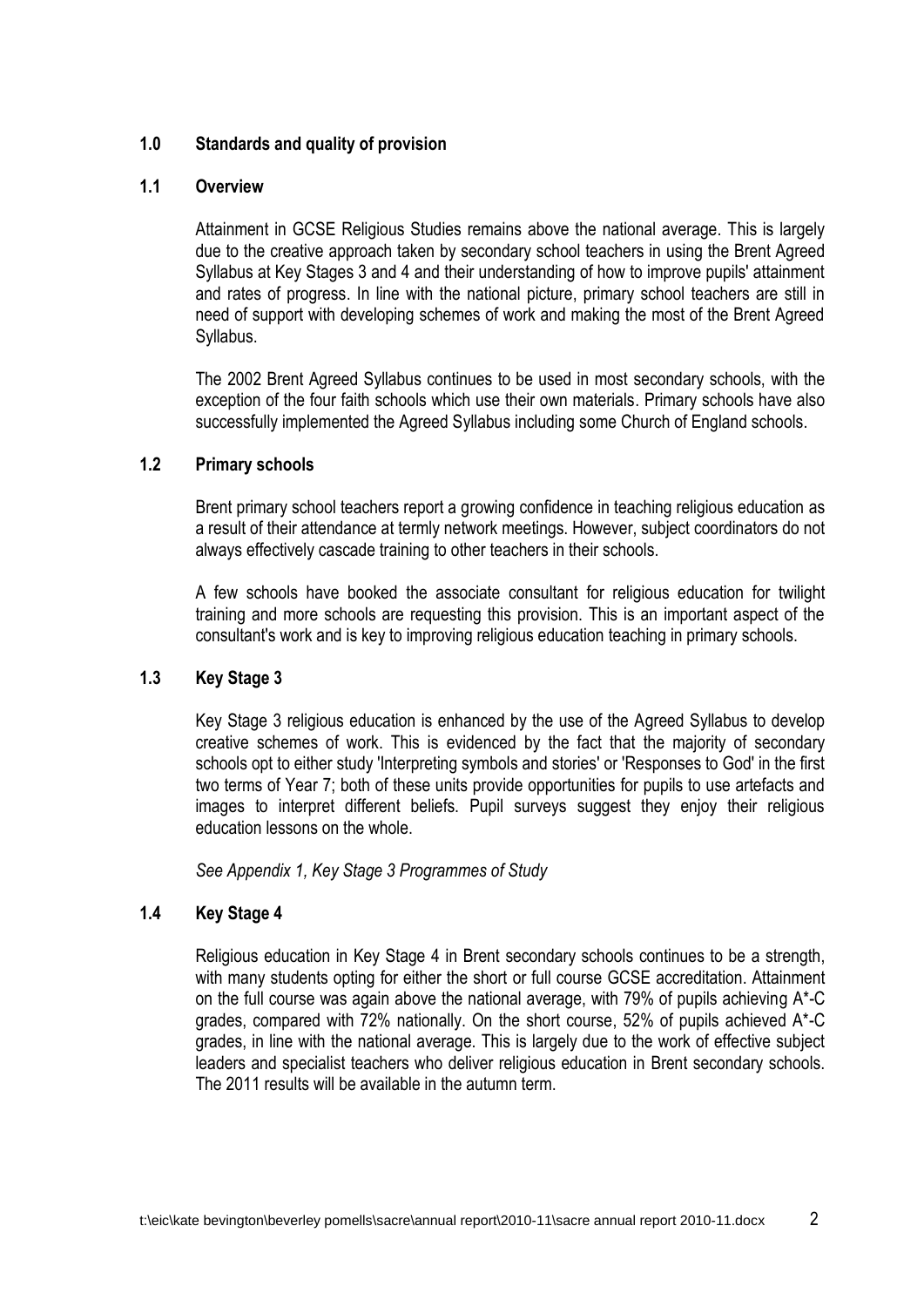#### **1.5 Post-16 religious education**

Many secondary schools in Brent continue to be non-compliant in meeting their statutory requirement to provide for religious education post-16. This is an issue that will need to be addressed in the review of the Brent Agreed Syllabus.

#### **2.0 Meetings of Brent SACRE during the academic year 2010-2011**

Brent SACRE met three times during the reporting year, once in each term. All meetings are facilitated at the Gwenneth Rickus Building, Brentfield Road, NW10 8HE.

**2.1 The meeting in the autumn term** took place on Wednesday 20 October 2010. Eleven SACRE members were present together with one local authority officer, an associate consultant, an external consultant and one observer. The minutes are attached.

#### See Appendix 2a

**2.2 The meeting in the spring term** took place on Wednesday 2 March 2011. Nine members of SACRE were present together with two local authority officers and an external consultant. The minutes are attached.

#### See Appendix 2b

**2.3 The meeting in the summer term** took place on Thursday 16 June 2011. Fifteen members of SACRE were present together with two local authority officers and an external consultant. The minutes are attached.

See Appendix 2c

### **2.4 The range of religious and belief groups represented on SACRE**

Brent SACRE has representation on group A of: the Baha'i Faith, Buddhism, Christianity, Humanism, Hinduism, Islam, Jainism, Judaism and Sikhism. A place for a Zoroastrian representative is currently unfilled. There are multiple representatives of Christianity, Hinduism and Islam. On group B there are six representatives from the Church of England. On group C there are seven members. On group D there are three local authority councillors.

#### **2.5 Training / induction offered to SACRE members, particularly new members**

Some years ago, Brent SACRE produced a 'Welcome to SACRE' booklet which is given to new SACRE members and which sets out, in detail, the way SACRE operates including the expectations of SACRE members. Most SACRE meetings devote time to the conveyance of information that is of use to SACRE members in their work. Input is provided by either the religious education consultant or a guest speaker. Visits to schools by SACRE members are encouraged and facilitated. Delegates occasionally attend external training, particularly that provided by NASACRE, and are given time to report back in some detail at the following meeting of SACRE.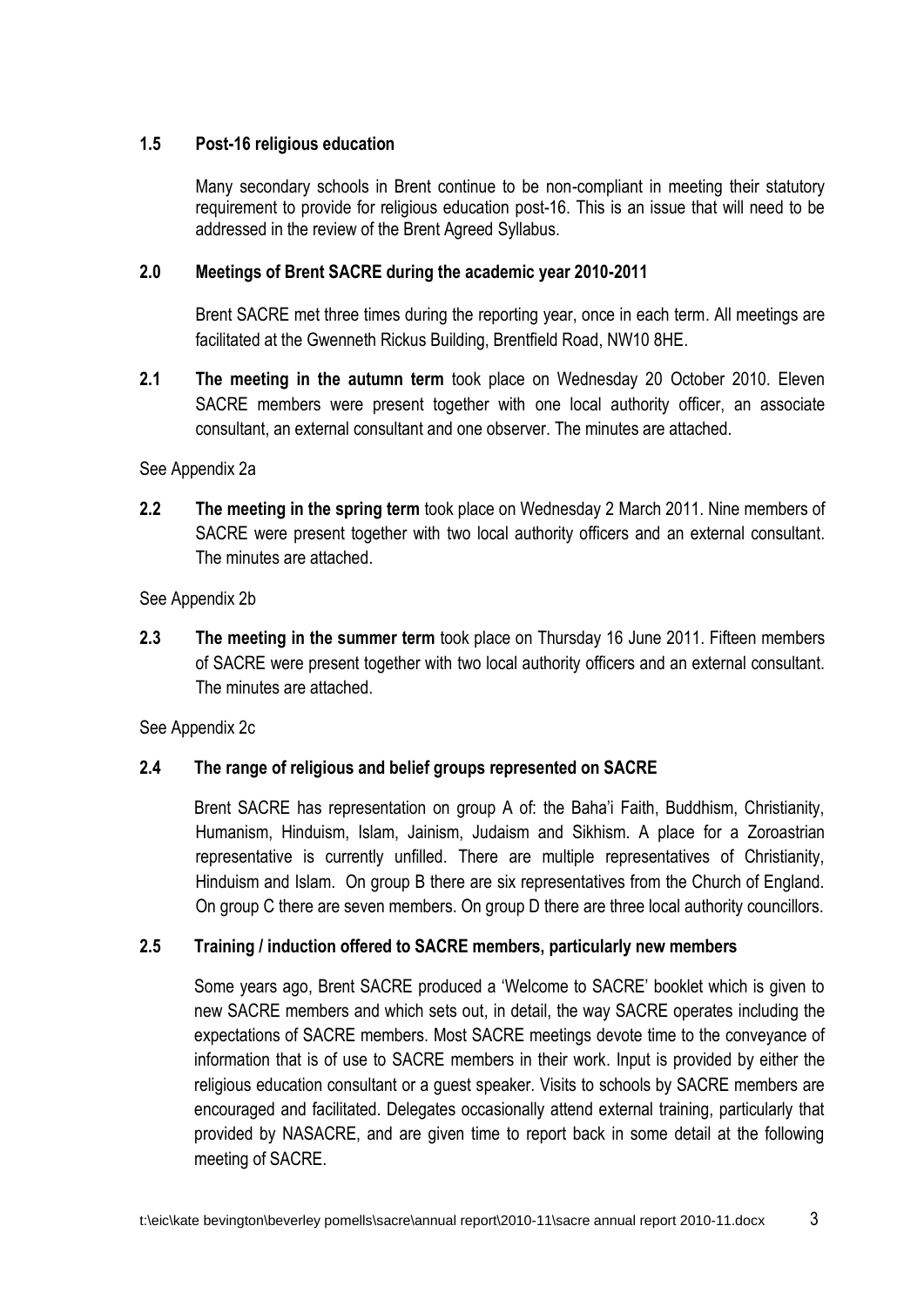#### **2.6 SACRE advice**

Brent SACRE continues to support the training activities offered to schools in the local authority by responding to requests from the religious education consultant to either support the delivery of training, or to visit a school to support specific religious education activities. This is something that schools benefit from as it ensures that teachers meet with representatives from faith communities. This contact then informs teachers' classroom practice. Teachers are put in touch with the most appropriate SACRE members by the religious education consultant, either to seek advice on a particular religious tradition or in order to identify an appropriate expert speaker.

Training for both primary and secondary teachers is provided by the local authority's religious education consultant who ensures the advice provided is consistent with the collective agreement of SACRE. The SACRE receives feedback on all such training; advice on resources is incorporated into training and other meetings between the consultant and school teachers, again, taking into account of materials recommended by SACRE members.

# **2.7 The level and nature of finance offered to the SACRE by the local authority for the training of its members, for supporting RE and collective worship.**

The local authority funds an associate consultant for up to 80 days' consultancy work, an external religious education consultant for three days work and a clerk to SACRE. The local authority meets the cost of SACRE meetings and of members' attendance at NASACRE training.

#### **3.0 Agreed syllabus**

- **3.1** Brent SACRE convened an Agreed Syllabus Conference (ASC) on the 16<sup>th</sup> June and it was decided that the 2002 Agreed Syllabus would be reviewed. The ASC is mindful of the recent developments in the primary and secondary curriculum and wants to develop an Agreed Syllabus that draws on recent developments and publications.
- **3.2** We are still at an early stage of the review and further consultation needs to be carried out with key stakeholders such as the pupils in Brent schools. This consultation has been organised and will be facilitated through the Brent Youth Parliament on the 30 June 2011. Brent SACRE hopes that at the end of the review process, we will have a flexible and less prescriptive Agreed Syllabus that can be used by schools alongside the National Curriculum.
- **3.3** The new Agreed Syllabus will exist primarily online in a format that can be downloaded by teachers - this will make it possible to update it in light of any new guidance prior to the next statutory review.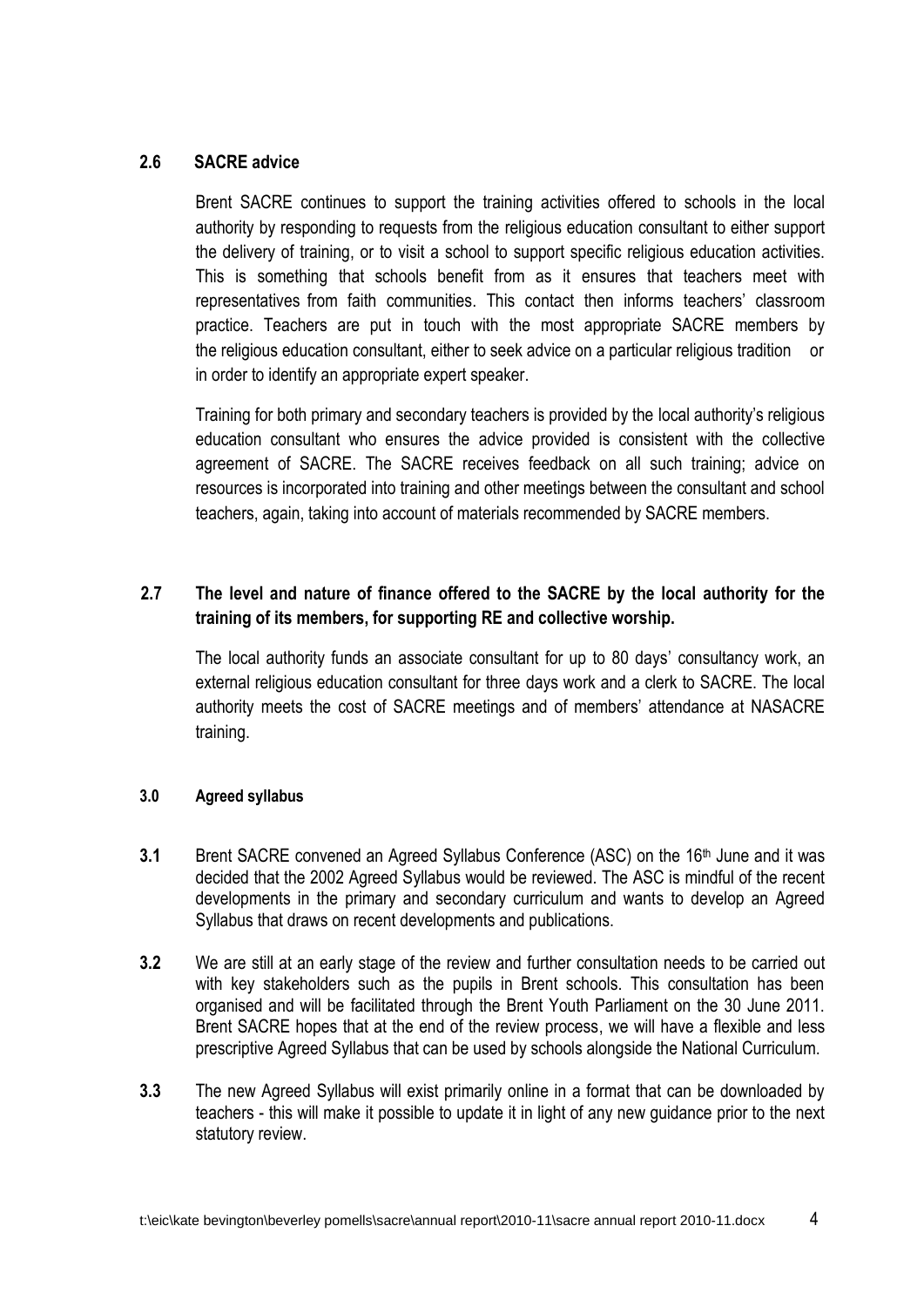**3.4** The ASC will recommend the abandonment of the current single attainment target (AT) which is unique to Brent and therefore not aligned with the practice in most other areas of the country (and with much published religious education material). In its place, the ASC will recommend that schools use the two attainment targets set in the 2004 non-statutory National Framework for religious education (NSNF), each of which is sub-divided into three strands. A decision as to whether a new Brent Agreed Syllabus will formally adopt these two attainment targets will be dependent on the outcome of the current review of the National **Curriculum** 

#### **3.5 The ASC will examine the current Agreed Syllabus and separate it into three parts:**

- a. the Syllabus proper what community schools are required to provide as religious education
- b. exemplar units of work
- c. additional advice and information.
- **3.6** The ASC will publish, within the Agreed Syllabus, exemplar units of work for classroom use that incorporate the NSNF attainment targets. The associate consultant and staff in schools have already been working on these units of work and will be able to publish some by the end of July 2011.
- **3.7** The ASC will work collaboratively, using on-line tools to update and make other changes to the Syllabus proper.
- **3.8** The additional advice and information sections of the Agreed Syllabus will be edited and updated as soon as the ASC is in agreement about the Syllabus proper. This work can be continued under the auspices of SACRE after the ASC has made its recommendations to the local authority regarding the revised Syllabus, with revised exemplar units of work.
- **3.9** Until the ASC's work is complete, each termly meeting of SACRE will incorporate a meeting of the ASC - any members of the ASC who are not already SACRE members will be invited to join SACRE. Full minutes are attached.

*See Appendix 3*

#### **4.0 Collective worship**

SACRE has given advice regarding collective worship and the right of parents to withdraw their children from such acts. The provision for collective worship is not formally monitored by the local authority. However, no complaints have been received this year.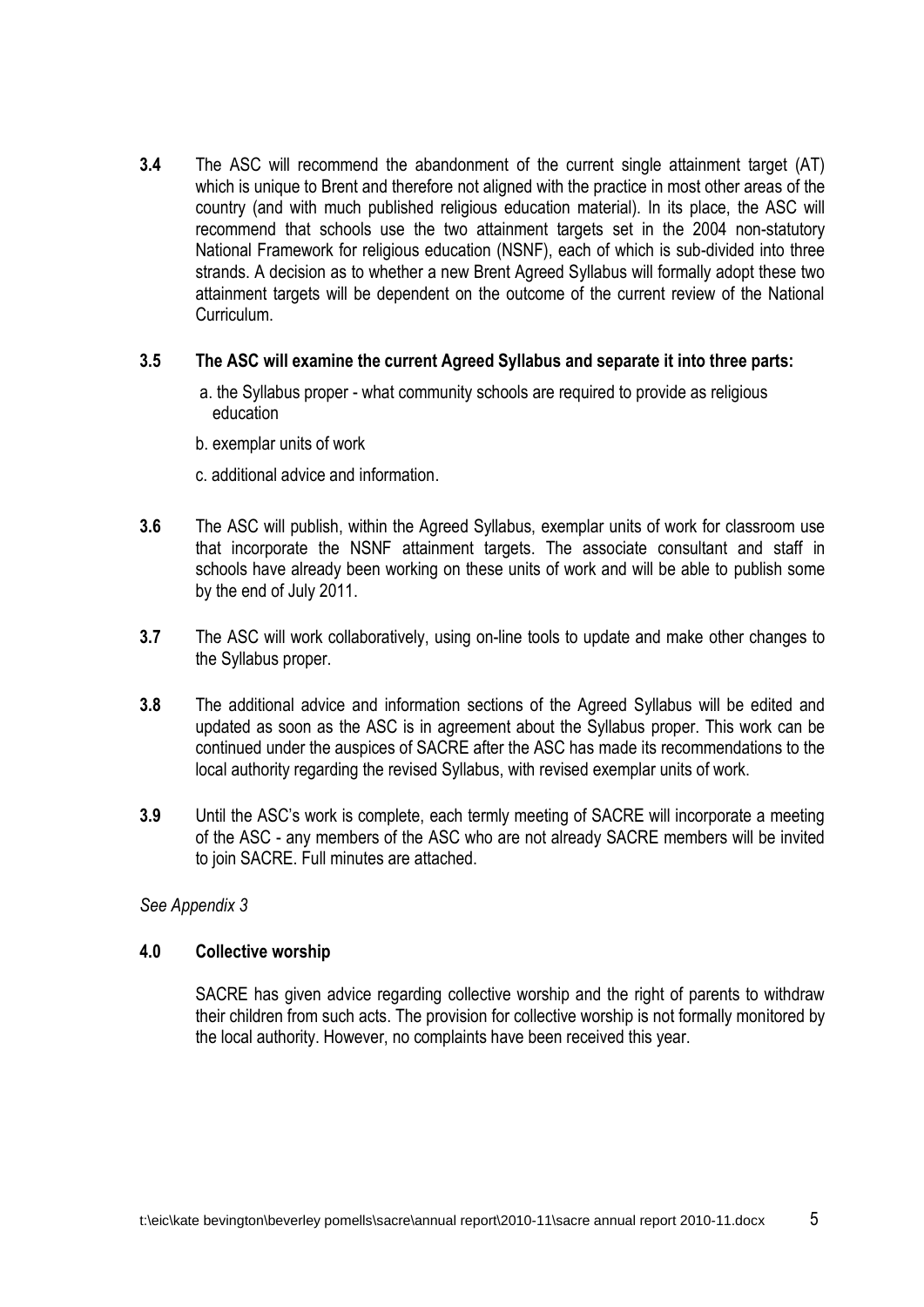#### **4.1 Overview of applications for determinations**

Brent SACRE has a longstanding policy of encouraging all community and non denominational foundation schools to seek determinations, and most do. One junior school, one secondary school and five primary schools renewed their determinations in 2010/2011. There are currently thirty-seven schools which have determinations, covering both primary and secondary phases of education.

#### **4.2 Complaints about collective worship**

No complaints about collective worship have been received.

#### **5.0 SACRE's work in schools**

Brent SACRE continues to be passionate about playing an active role in Brent schools and this was further demonstrated this year by the major contribution it made to the design of a student conference which will be held at Capital City Academy. The conference is still at the planning stage with the intention that it will take place in the next academic year.

*See Appendix 4*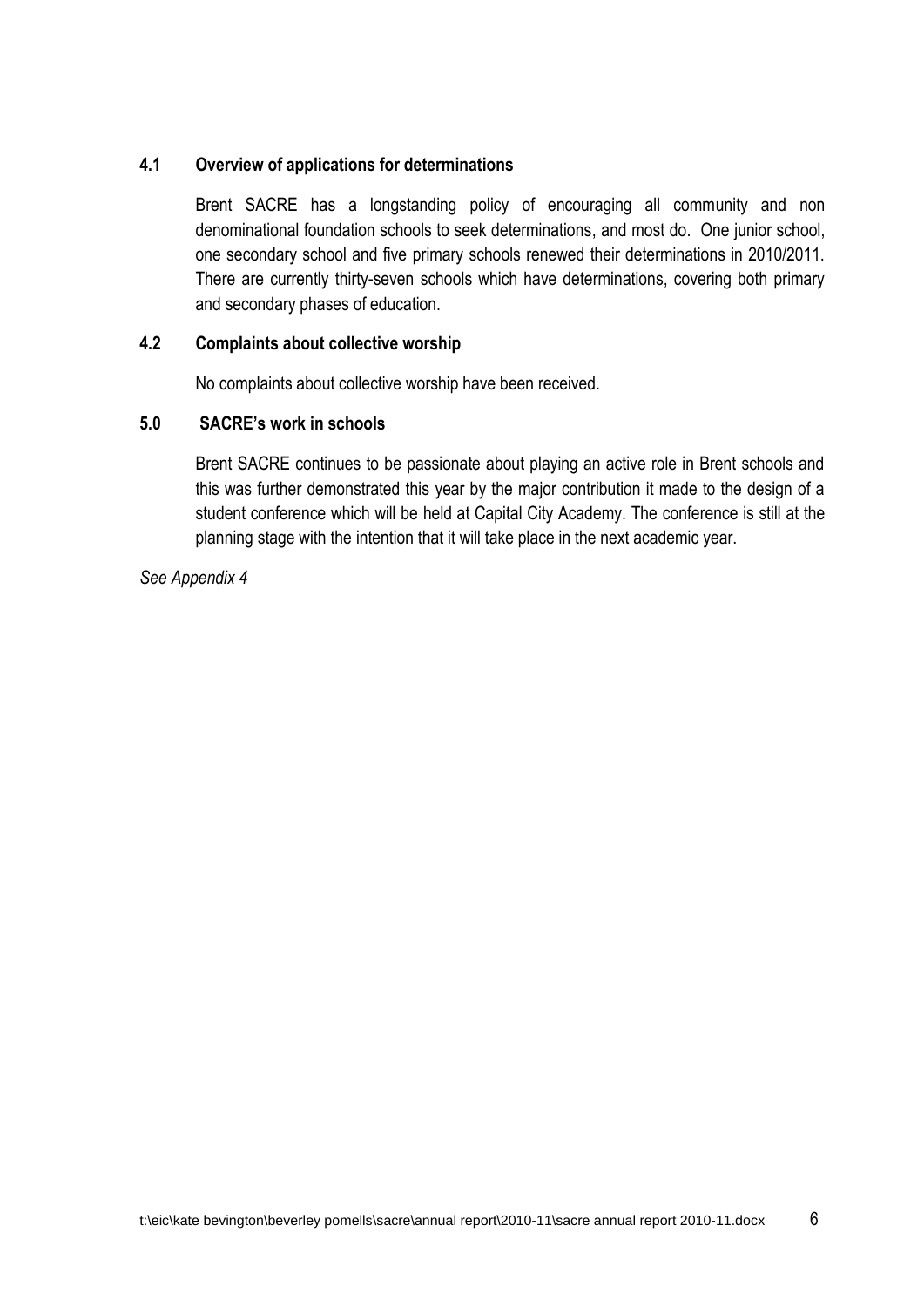# **Appendix 1**

### **Key Stage 3 Programmes of Study**

| <u>INLI</u><br><b>Symbol</b><br><b>Christianity</b><br>Life<br>after<br>and<br>death<br>story | <b>Philosophy</b><br><b>Rites of</b><br>of religion<br>passage | <b>Judaism</b><br><b>Islam</b>     | <b>Buddism</b><br><b>Sikhism</b>    | <b>Hinduism</b><br><b>Focal</b> | <b>Moral</b><br>ethical<br><b>Figures</b><br><b>issues</b> | <b>Festivals</b><br><b>Worship</b> |  |
|-----------------------------------------------------------------------------------------------|----------------------------------------------------------------|------------------------------------|-------------------------------------|---------------------------------|------------------------------------------------------------|------------------------------------|--|
| <b>School</b>                                                                                 | <b>Year 7 Autumn Term</b>                                      |                                    | <b>Year 7 Spring Term</b>           |                                 |                                                            | <b>Year 7 Summer Term</b>          |  |
| <b>Alperton Community School</b>                                                              | What does justice mean<br>to Christians?                       | How do we know if<br>God exists?   | Abraham and<br>Moses' Leadership    | <b>Buddhism suffering</b>       | What are we doing to<br>the environment?                   | How and why do<br>Hindus worship?  |  |
| Ark Academy                                                                                   |                                                                |                                    |                                     |                                 |                                                            |                                    |  |
| Capital City Academy                                                                          | Symbols and stories                                            |                                    | Focal figures                       |                                 | <b>Buddhism</b>                                            |                                    |  |
| Claremont High School                                                                         | Symbols and stories                                            |                                    | Focal figures                       |                                 | Art and literacy in religion: Stories and<br>symbols       |                                    |  |
| Convent of Jesus and Mary Language<br>College                                                 | The Bible                                                      | Types of prayer                    | Sacraments of baptism and healing   |                                 | Church<br>Church<br>Leadership<br><b>Mission</b>           | <b>Mandir</b>                      |  |
| Copland - A Specialist Science<br><b>Community School</b>                                     |                                                                |                                    |                                     |                                 |                                                            |                                    |  |
| Crest Boys' Academy                                                                           | Symbols and stories                                            |                                    | Judaism rights and responsibilities |                                 | Focal figures                                              |                                    |  |
| Crest Girls' Academy                                                                          | Introduction to<br>religious<br>education                      | Judaism<br><b>Hinduism</b>         | <b>Buddhism</b>                     | Christianity                    | <b>Sikhism</b><br><b>Islam</b>                             | Worship<br>place                   |  |
| $\overline{\mathsf{JFS}}$                                                                     | Introduction to<br>Jewish studies                              | <b>Festivals</b><br><b>Genesis</b> | <b>Purim and Pesach</b>             | <b>Genesis</b>                  | Shavuot                                                    | <b>Genesis</b>                     |  |
| Kingsbury High School                                                                         | Response to God                                                | <b>Focal Figures</b>               | <b>Moses: turning point</b>         | Jesus                           | <b>Prophet Muhammad</b>                                    | <b>Guru Nanak</b>                  |  |
| Newman Catholic College                                                                       | The Bible                                                      | Types of prayer                    | Sacraments baptism and healing      |                                 | <b>Church Leadership</b>                                   | <b>Church Mission</b>              |  |

t:\eic\kate bevington\beverley pomells\sacre\annual report\2010-11\sacre annual report 2010-11.docx 1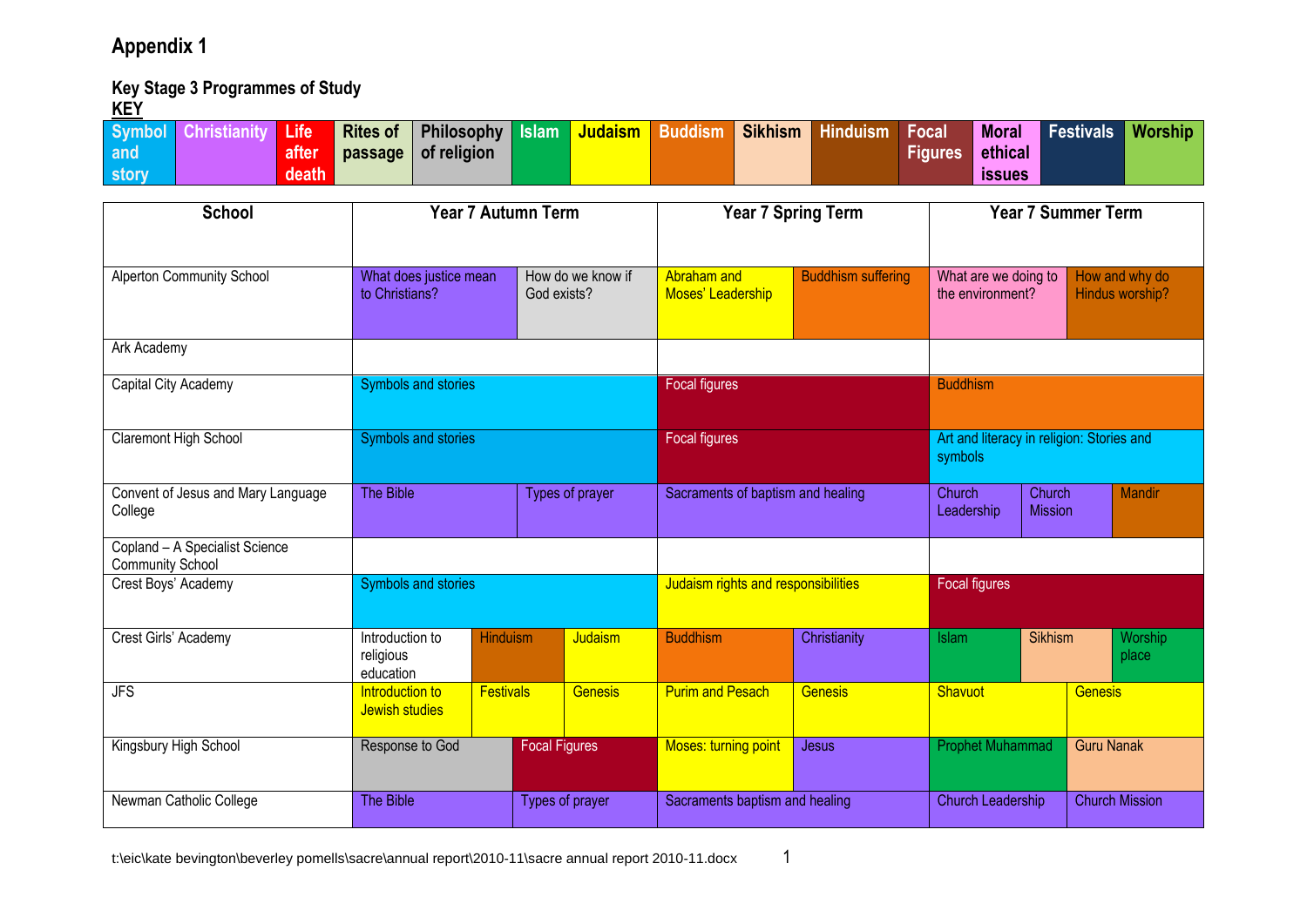| <b>Christianity</b><br><b>Symbol</b><br>Life<br>after<br>and                                                                                              | <b>Rites of</b><br><b>Philosophy</b><br>of religion<br>passage | <b>Judaism</b><br><b>Islam</b> | <b>Sikhism</b><br><b>Buddism</b>  | <b>Hinduism</b> | <b>Focal</b><br><b>Figures</b> | <b>Moral</b><br>ethical | <b>Festivals</b> | <b>Worship</b> |
|-----------------------------------------------------------------------------------------------------------------------------------------------------------|----------------------------------------------------------------|--------------------------------|-----------------------------------|-----------------|--------------------------------|-------------------------|------------------|----------------|
| death<br>story                                                                                                                                            |                                                                |                                |                                   |                 |                                | <b>issues</b>           |                  |                |
|                                                                                                                                                           |                                                                |                                |                                   |                 |                                |                         |                  |                |
| Symbols and stories<br>Pilgrimage:<br><b>Buddhism</b><br>Preston Manor High School<br><b>Islam</b><br>Introduction to religious<br>education<br>Jerusalem |                                                                |                                |                                   |                 |                                |                         |                  |                |
| Queens Park Community School                                                                                                                              | Religious symbols: symbolic nature of Hindu<br>worship         |                                | Communities and places of worship |                 | Geography /History *           |                         |                  |                |
|                                                                                                                                                           | <b>Passover</b>                                                |                                | <b>Sikhism</b>                    | <b>Judaism</b>  |                                |                         |                  |                |
| St Gregory's Catholic Science College                                                                                                                     |                                                                |                                |                                   |                 |                                |                         |                  |                |
| Wembley High Technology College                                                                                                                           | Introduction to religious<br>education                         | Symbols and stories            | Judaism<br><b>Islam</b>           |                 |                                |                         |                  |                |

\*Religious education is taught as part of an integrated humanities programme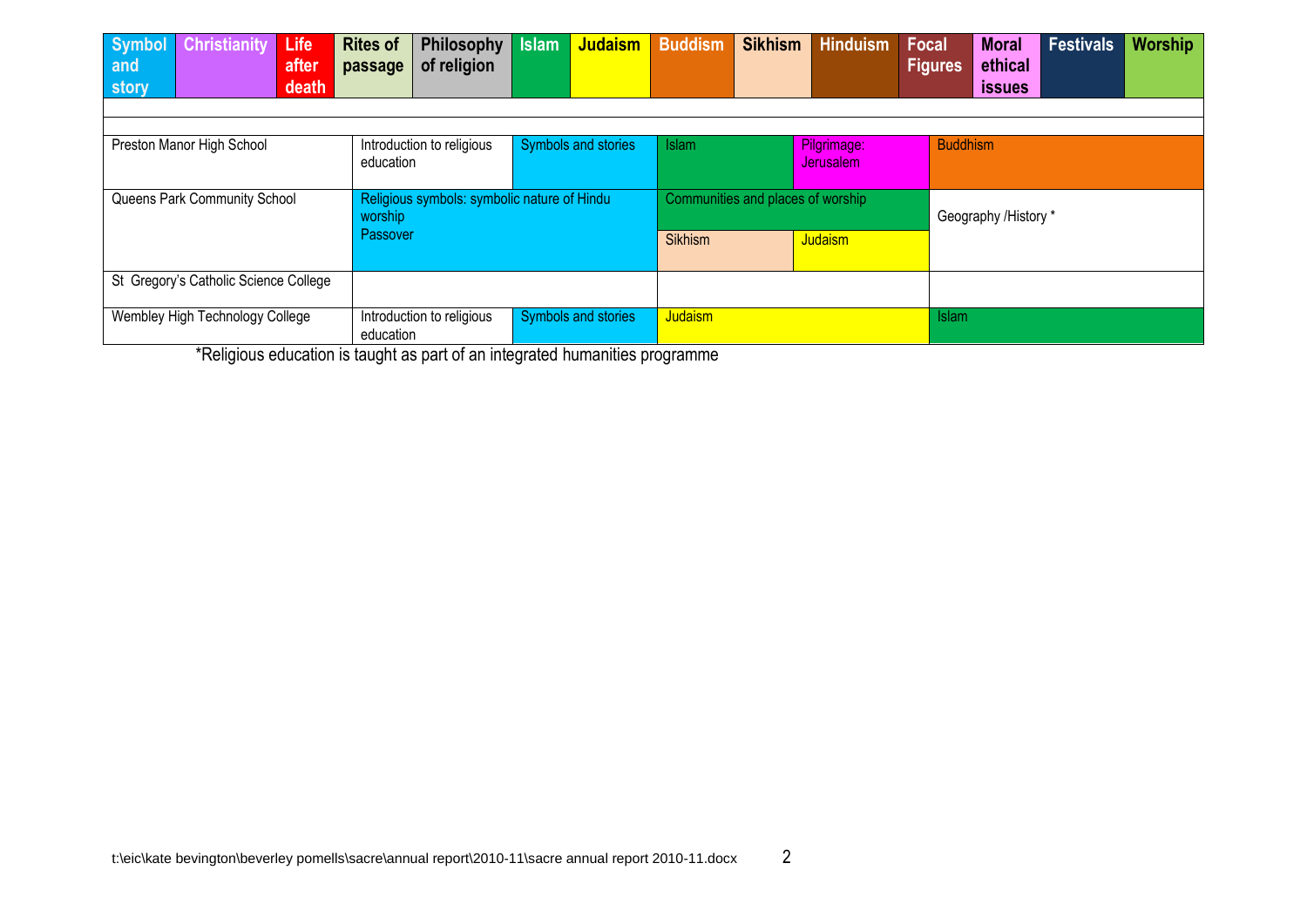| School                                                    |                                         | Year 8 Autumn Term<br><b>Year 8 Spring Term</b> |                                                                                      | <b>Year 8 Summer Term</b>                         |                                              |                                          |                                                             |                           |                                    |                                 |
|-----------------------------------------------------------|-----------------------------------------|-------------------------------------------------|--------------------------------------------------------------------------------------|---------------------------------------------------|----------------------------------------------|------------------------------------------|-------------------------------------------------------------|---------------------------|------------------------------------|---------------------------------|
| Alperton Community School                                 | Christianity/ incarnation/ resurrection |                                                 | <b>Sikhism Belief</b><br><b>The Mosque</b><br>Adhan: Mock<br>and Practice<br>Council |                                                   | What makes a<br>place of worship<br>special? | Does anything<br>happen after we<br>die? |                                                             |                           |                                    |                                 |
| Ark Academy                                               |                                         |                                                 |                                                                                      |                                                   |                                              |                                          |                                                             |                           |                                    |                                 |
| Capital City Academy                                      | <b>Judaism</b><br>Christianity          |                                                 | Islam and the media                                                                  |                                                   |                                              |                                          | Under review                                                |                           |                                    |                                 |
| Claremont High School                                     |                                         |                                                 | Worship                                                                              |                                                   |                                              | Worship                                  |                                                             |                           | <b>Festivals</b>                   | <b>Research Project</b>         |
|                                                           | Judaism                                 | Christianity                                    |                                                                                      | Islam                                             | <b>Hinduism</b>                              | <b>Buddhism</b>                          |                                                             | <b>Sikhism</b>            |                                    |                                 |
| Convent of Jesus and Mary Language<br>College             | Creation                                |                                                 | <b>Noah</b>                                                                          | Abraham, Moses,                                   | Synagogue                                    | <b>Mass</b>                              |                                                             | Paschal<br><b>Mystery</b> | Prophets                           | The Church in<br><b>Britain</b> |
| Copland - A Specialist Science<br><b>Community School</b> |                                         |                                                 |                                                                                      |                                                   |                                              |                                          |                                                             |                           |                                    |                                 |
| Crest Boys' Academy                                       | After death                             |                                                 |                                                                                      |                                                   | Christianity                                 |                                          | <b>Places of Worship</b>                                    |                           |                                    |                                 |
| Crest Girls' Academy                                      | <b>Sacred writing</b>                   |                                                 | Worship: symbols and artefacts                                                       |                                                   | Worship: symbols and artefacts               |                                          |                                                             |                           |                                    |                                 |
| $\overline{\mathsf{JFS}}$                                 | <b>Genesis</b>                          |                                                 |                                                                                      | Exodus, slavery in<br><b>Egypt, life of Moses</b> | Exodus, plagues, Pesach                      |                                          | <b>Revelation at Mount Sinai (written)</b><br>and oral law) |                           |                                    |                                 |
| Kingsbury High School                                     | <b>Buddhism</b>                         |                                                 |                                                                                      | Life after death                                  | Human rights                                 |                                          |                                                             | Judaism                   | <b>Sikhism</b>                     |                                 |
| Newman Catholic College                                   | Creation, Abraham, Moses, Noah          |                                                 |                                                                                      |                                                   | <b>Mass and Paschal Mystery</b>              |                                          |                                                             |                           | Prophets and the Church in Britain |                                 |
| Preston Manor High School                                 | Judaism                                 |                                                 | Christianity                                                                         |                                                   | <b>Puzzle of God's characteristics</b>       |                                          |                                                             |                           |                                    |                                 |
| Queens Park Community School                              | Pilgrimage                              |                                                 |                                                                                      |                                                   | Key figures and stories in:                  |                                          |                                                             | Geography/History *       |                                    |                                 |
|                                                           | Lourdes                                 |                                                 | Mecca                                                                                |                                                   | Christianity<br><b>Buddhism</b>              |                                          |                                                             |                           |                                    |                                 |
| St Gregory's Catholic Science College                     |                                         |                                                 |                                                                                      |                                                   |                                              |                                          |                                                             |                           |                                    |                                 |
| Wembley High Technology College                           | Christianity                            |                                                 |                                                                                      |                                                   | <b>Hinduism</b>                              |                                          |                                                             | Life after death          |                                    |                                 |

\* Religious education is taught as part of an integrated humanities programme

t:\eic\kate bevington\beverley pomells\sacre\annual report\2010-11\sacre annual report 2010-11.docx 1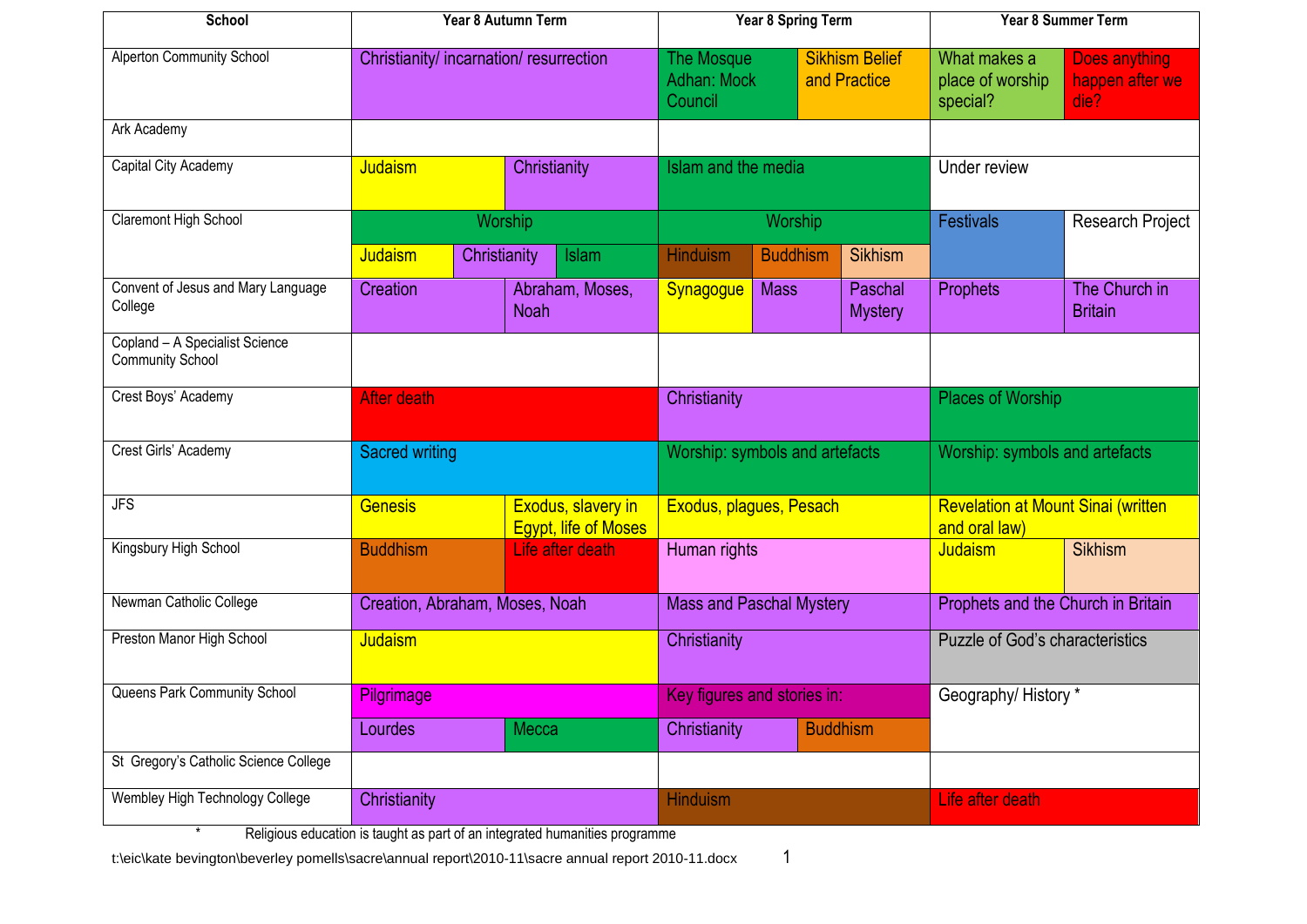| School                                                    | Year 9 Autumn Term                                             |                        | Year 9 Spring Term                                                 |                                                                             | <b>Year 9 Summer Term</b>                                  |                                                       |
|-----------------------------------------------------------|----------------------------------------------------------------|------------------------|--------------------------------------------------------------------|-----------------------------------------------------------------------------|------------------------------------------------------------|-------------------------------------------------------|
| <b>Alperton Community School</b>                          | Where did the universe<br>and humans come<br>from?             | <b>Stages of life</b>  | God's love and<br>human suffering:<br>contradiction or<br>harmony? | Jerusalem: Why is it<br>special? A<br>multicultural school<br>in Jerusalem? | Religion and science                                       | <b>GCSE AQA</b><br>Specification B<br>Module 4: Drugs |
| Ark Academy                                               |                                                                |                        |                                                                    |                                                                             |                                                            |                                                       |
| Capital City Academy                                      | <b>GCSE Edexcel Spec B: Marriage and the family</b>            |                        | <b>Belief in God</b>                                               | Religion, wealth and<br>poverty                                             | <b>Social Harmony</b>                                      |                                                       |
| Claremont High School                                     | Moral ethical issues                                           |                        | Moral ethical issues                                               |                                                                             | Moral ethical issues                                       |                                                       |
| Convent of Jesus and Mary Language<br>College             | Vocation                                                       | Spiritual quest- Islam | Conscience                                                         | Jesus of the Gospel                                                         | <b>Holy Spirit</b>                                         | Human community:<br>contemporary moral<br>issues      |
| Copland - A Specialist Science<br><b>Community School</b> |                                                                |                        |                                                                    |                                                                             |                                                            |                                                       |
| Crest Boys' Academy                                       | Peace and conflict                                             |                        | Religion and science                                               |                                                                             | GCSE: OCR World Religions, Islam and<br>Christianity       |                                                       |
| Crest Girls' Academy                                      | Pilgrimage                                                     |                        | Rites of passage: Birth and initiation                             |                                                                             | Rites of passage: Marriage and death                       |                                                       |
| $\overline{\mathsf{JFS}}$                                 | The Top Ten (Commandments 1-6 interpretation<br>and relevance) |                        | The Top Ten (Commandments 7-10<br>interpretation and relevance)    |                                                                             | Our world and us: Judaism and contemporary<br>moral issues |                                                       |
| Kingsbury High School                                     | <b>Hinduism</b>                                                |                        | <b>Islam</b>                                                       |                                                                             | Christianity                                               |                                                       |
| Newman Catholic College                                   | Vocation                                                       | Spiritual quest- Islam | Conscience                                                         | Jesus of the Gospel                                                         | <b>Holy Spirit</b>                                         | Human community:<br>contemporary moral<br>issues      |
| Preston Manor High School                                 | Puzzle of Life: Creation vs. Evolution<br>Problem of Evil      |                        | <b>Ethics</b>                                                      |                                                                             | <b>Hinduism</b>                                            |                                                       |
| Queens Park Community School                              | Rites of passage                                               |                        | <b>Festivals and Beliefs</b>                                       |                                                                             | Geography/History*                                         |                                                       |
|                                                           |                                                                |                        | Christianity                                                       | Islam                                                                       |                                                            |                                                       |
| St Gregory's Catholic Science College                     |                                                                |                        |                                                                    |                                                                             |                                                            |                                                       |
| Wembley High Technology College                           | Religion and science                                           |                        | Values in contemporary society                                     |                                                                             | GCSE: SPEC B Modules 2 and 4                               |                                                       |

\* Religious education is taught as part of an integrated humanities programme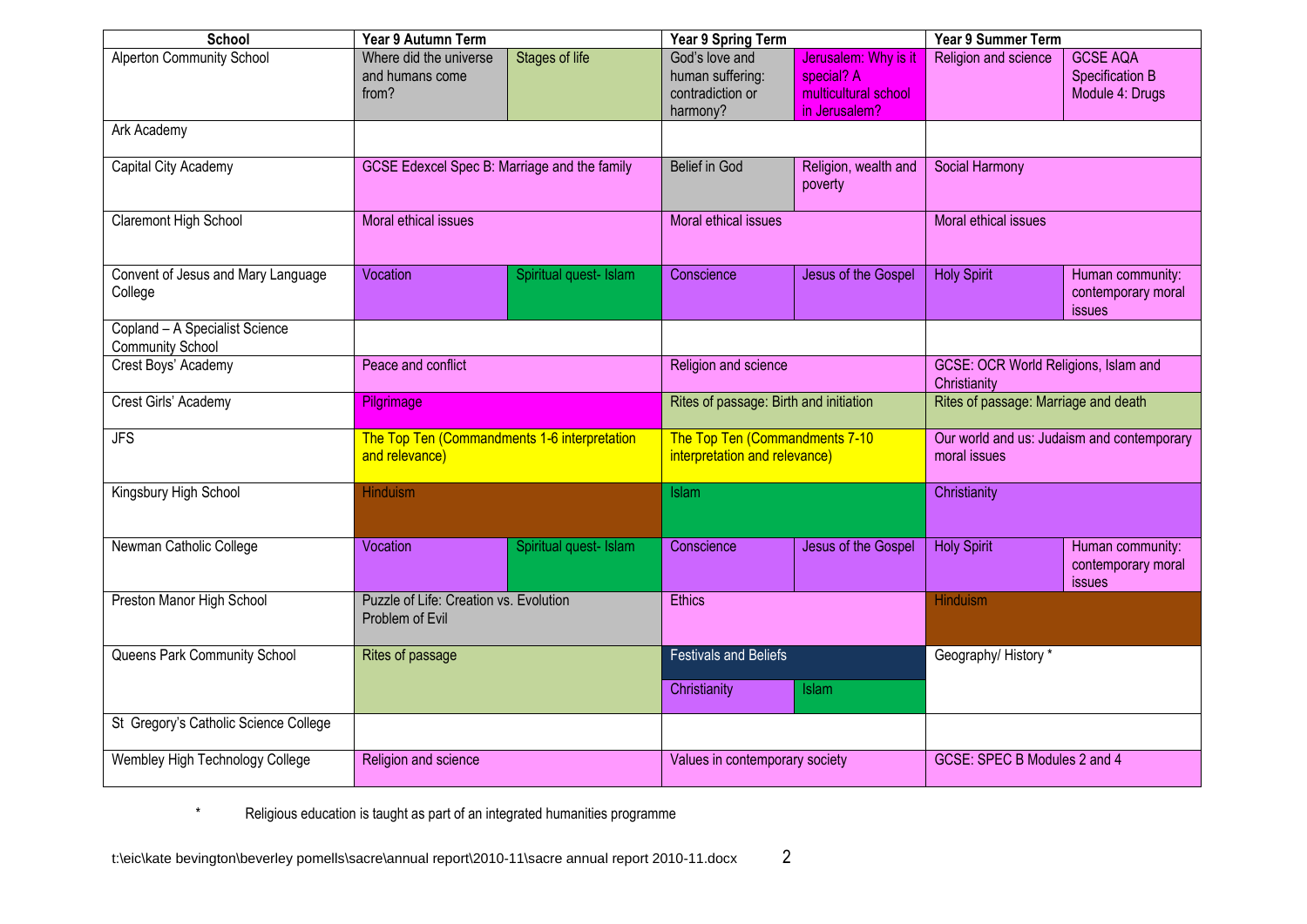#### **MINUTES OF MEETING OF BRENT SACRE Wednesday 20th October, 2010 Appendix 2a**

# **Attendees**

| <b>GROUP A</b> | Josh Kutchinsky, Deva Samaroo, Manhar Mehta, Rupa Monerwela, Dr Navin Swaminarayan, |
|----------------|-------------------------------------------------------------------------------------|
|                | Valerie Boyd-Hellner                                                                |
| <b>GROUP B</b> | Rev Margaret Engler, Rev Angela Hopkins                                             |
| <b>GROUP C</b> | Kishan Devani, Sian Davies (Malorees Infs.)                                         |
| <b>GROUP D</b> | Cllr Aslam Choudry                                                                  |
| <b>Others</b>  | Roger Butler, Bunmi Otubushin, Peter Boursnell, Sherry-Ann Sorzano                  |

#### **Apologies**

| . .            |                                                              |
|----------------|--------------------------------------------------------------|
| <b>GROUP A</b> | Marlene Knepler (Orthodox Judaism); Kamal Persaud (Hinduism) |
| <b>GROUP B</b> | Rev David Neno                                               |
| <b>GROUP C</b> | Sarah Black (Kingsbury High School)                          |
| <b>Others</b>  |                                                              |

|    |                                                                                                                                                                                                                                                                                                                                                                                                                                                                                                                                                                                                                                                                                                                                                          | <b>Action</b>                                                                               |
|----|----------------------------------------------------------------------------------------------------------------------------------------------------------------------------------------------------------------------------------------------------------------------------------------------------------------------------------------------------------------------------------------------------------------------------------------------------------------------------------------------------------------------------------------------------------------------------------------------------------------------------------------------------------------------------------------------------------------------------------------------------------|---------------------------------------------------------------------------------------------|
| 1. | <b>Welcome and Introductions</b>                                                                                                                                                                                                                                                                                                                                                                                                                                                                                                                                                                                                                                                                                                                         |                                                                                             |
|    | Josh welcomed all present and introduced Kishan Devani, new member to<br>SACRE representing Group C.                                                                                                                                                                                                                                                                                                                                                                                                                                                                                                                                                                                                                                                     |                                                                                             |
| 2. | Apologies for absence and Resignations                                                                                                                                                                                                                                                                                                                                                                                                                                                                                                                                                                                                                                                                                                                   |                                                                                             |
|    | Apologies as above.                                                                                                                                                                                                                                                                                                                                                                                                                                                                                                                                                                                                                                                                                                                                      |                                                                                             |
| 3. | Minutes of Last meeting and matters arising                                                                                                                                                                                                                                                                                                                                                                                                                                                                                                                                                                                                                                                                                                              |                                                                                             |
|    | Minutes of meeting held on 30 June 2010 were confirmed as accurate.                                                                                                                                                                                                                                                                                                                                                                                                                                                                                                                                                                                                                                                                                      |                                                                                             |
| 4. | <b>Notices</b>                                                                                                                                                                                                                                                                                                                                                                                                                                                                                                                                                                                                                                                                                                                                           |                                                                                             |
|    | Members took some time to commemorate Hassan Afnan, who passed<br>$\bullet$<br>away a few weeks prior to this meeting. Josh sent a letter on behalf of Brent<br>SACRE to the Afnan family, and the response from the family was read at<br>the meeting.<br>Sentiments were expressed by various members: Josh, Rev Hopkins, Navin.<br>$\bullet$<br>Members signed a condolence card; Sherry to post to the family.<br>$\bullet$<br><b>Retirement of Bridget Methuen, Christ Church Primary</b><br>Josh advised the group that Bridget Methuen has now retired.                                                                                                                                                                                           | Send card<br>(completed)                                                                    |
| 5. | <b>Convening of the Agreed Syllabus Conference (ASC)</b>                                                                                                                                                                                                                                                                                                                                                                                                                                                                                                                                                                                                                                                                                                 |                                                                                             |
|    | Bunmi advised the group that Carol Munro is no longer the Chair for the ASC.<br>$\bullet$<br>Roger Butler was suggested as her replacement. All agreed.<br>Peter Boursnell welcomed the fact that Roger would chair the ASC, but<br>$\bullet$<br>pointed out that we would have to remain within the existing budget.<br>Bunmi stated that the ASC would hold a total of three meetings per year. The<br>first meeting will take place during the first or second week of December<br>2010. The following dates were suggested: December 10, 15, 16 or 17.<br>Bunmi further stated that the ASC may not have to draft an entirely new<br>$\bullet$<br>document.<br>Following an enquiry from Josh, Bunmi added that the first meeting would<br>$\bullet$ | <b>BO</b> to email members<br>with these dates in<br>order to make a<br>choice. (completed) |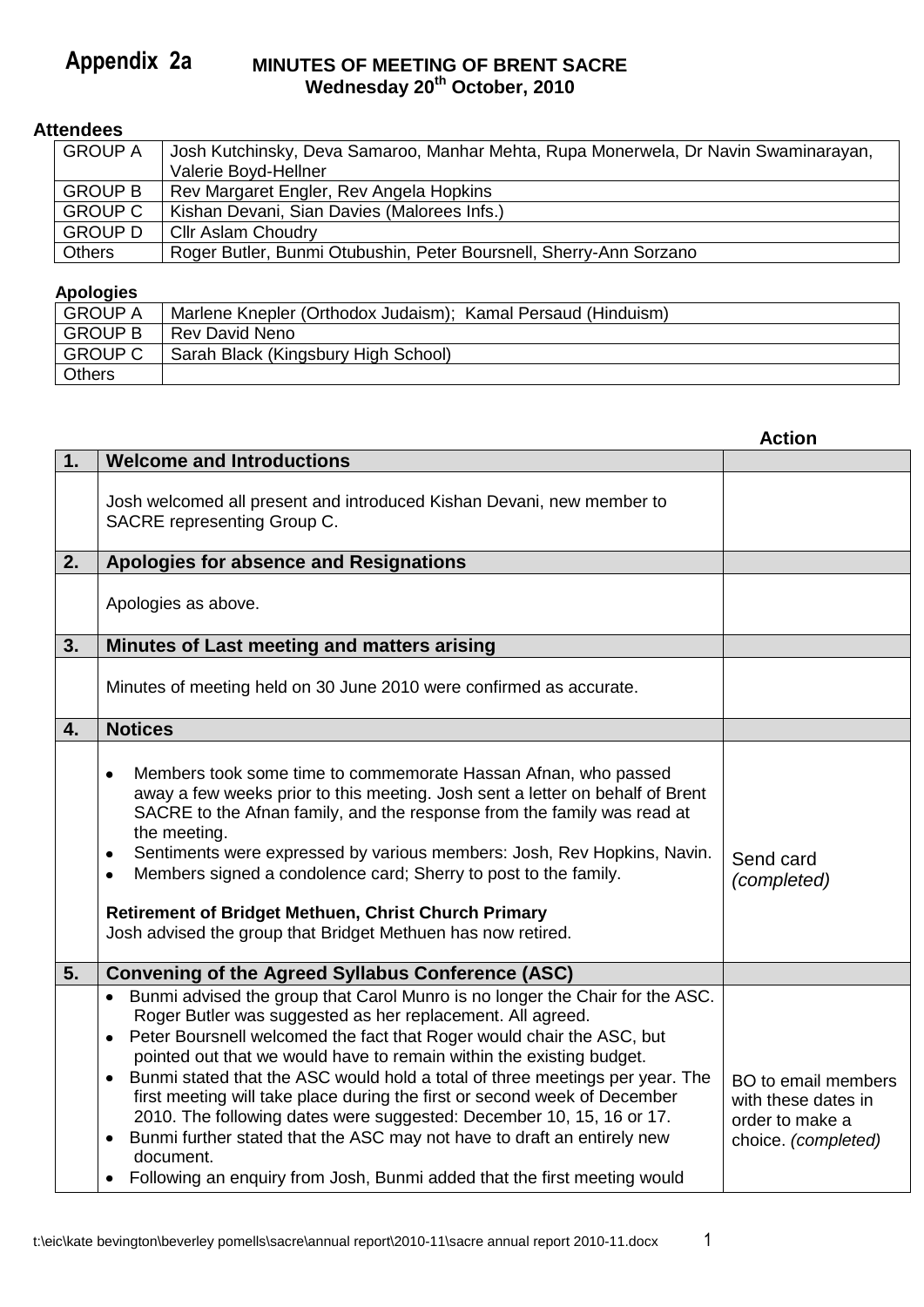|    |           | discuss general issues, and so all (agreed) members are expected to attend.                                                                          |
|----|-----------|------------------------------------------------------------------------------------------------------------------------------------------------------|
| 6. |           | Update on website: www.brent.gov.uk/religiouseducation                                                                                               |
|    |           | BO informed the meeting that the website would be launched on November<br>27 2010.                                                                   |
|    | $\bullet$ | The following will be uploaded:                                                                                                                      |
|    |           | <b>SACRE Code of Conduct</b><br>٠                                                                                                                    |
|    |           | Collective Worship guidance<br>٠                                                                                                                     |
|    |           | The Chairman's name and Clerk's details will be included<br>$\blacksquare$                                                                           |
|    |           | Members details and minutes of meetings will not be published.<br>٠                                                                                  |
| 7. |           | <b>Celebrating RE working party</b>                                                                                                                  |
|    | $\bullet$ | The focus group met on June 22 <sup>nd</sup> and Bunmi circulated a sheet detailing                                                                  |
|    |           | various points which came out of the focus group.                                                                                                    |
|    | ٠         | Bunmi directed members to a list of aims which came out of the focus group.                                                                          |
|    | ٠         | Some of the aims looked at were:                                                                                                                     |
|    | п         | to reach out to the community                                                                                                                        |
|    |           | to gain further understanding of different religions and belief traditions                                                                           |
|    |           | to create an opportunity for people to meet others from different religions<br>and belief traditions that they haven't met before                    |
|    | ٠         | to get people to understand the nature of RE lessons today.                                                                                          |
|    |           |                                                                                                                                                      |
|    | ٠         | <b>ACTIVITY:</b> Bunmi then asked members to work in pairs to explore how they                                                                       |
|    |           | can contribute towards the aims of the focus group. The purpose is to                                                                                |
|    |           | compile a possible list of ideas of workshops, etc. during an RE event to be                                                                         |
|    |           | held at Capital City Academy (CCA). CCA approached Bunmi about the                                                                                   |
|    |           | event, because Ofsted identified religious education as an area of                                                                                   |
|    |           | improvement.                                                                                                                                         |
|    | ٠         | The following suggestions were made:                                                                                                                 |
|    |           | 1. Cllr Choudry: cited an example used by Gladstone Park Primary school                                                                              |
|    |           | whereby students who are celebrating a current religious event or festival                                                                           |
|    |           | run a workshop. The students themselves will make various                                                                                            |
|    |           | presentations on food, clothing, games, etc. relating to that particular                                                                             |
|    |           | event or celebration.                                                                                                                                |
|    |           | 2. Rev. Hopkins – each faith adopts a similar theme and demonstrates the                                                                             |
|    |           | similarities within the faiths in this particular area. This will have solidified                                                                    |
|    |           | the overall thread that different religions can operate under similar core                                                                           |
|    |           | themes and work as a unit.                                                                                                                           |
|    |           |                                                                                                                                                      |
|    |           | 3. Valerie – suggested looking at various celebratory foods. Demonstrations<br>and recipes can be shared, and recipes can be compiled into a cookery |
|    |           | book written and illustrated by children, for children.                                                                                              |
|    |           |                                                                                                                                                      |
|    |           | 4. Rupa - suggested looking at the theme of meditation, and how this can                                                                             |
|    |           | be a common thread in various religions. Workshops can be conducted to                                                                               |
|    |           | demonstrate the different techniques. The use of prayers and silence can                                                                             |
|    |           | also be explored from different perspectives.                                                                                                        |
|    |           |                                                                                                                                                      |
|    |           | 5. Kishan - suggested looking at the significance of colours in different<br>faiths                                                                  |
|    |           |                                                                                                                                                      |
|    |           | 6. Valerie – each faith takes a portion of text that is central to their respective                                                                  |
|    |           | beliefs and explores this with students. These can be looked at as                                                                                   |
|    |           | common themes to mankind, irrespective of religion.                                                                                                  |
|    |           |                                                                                                                                                      |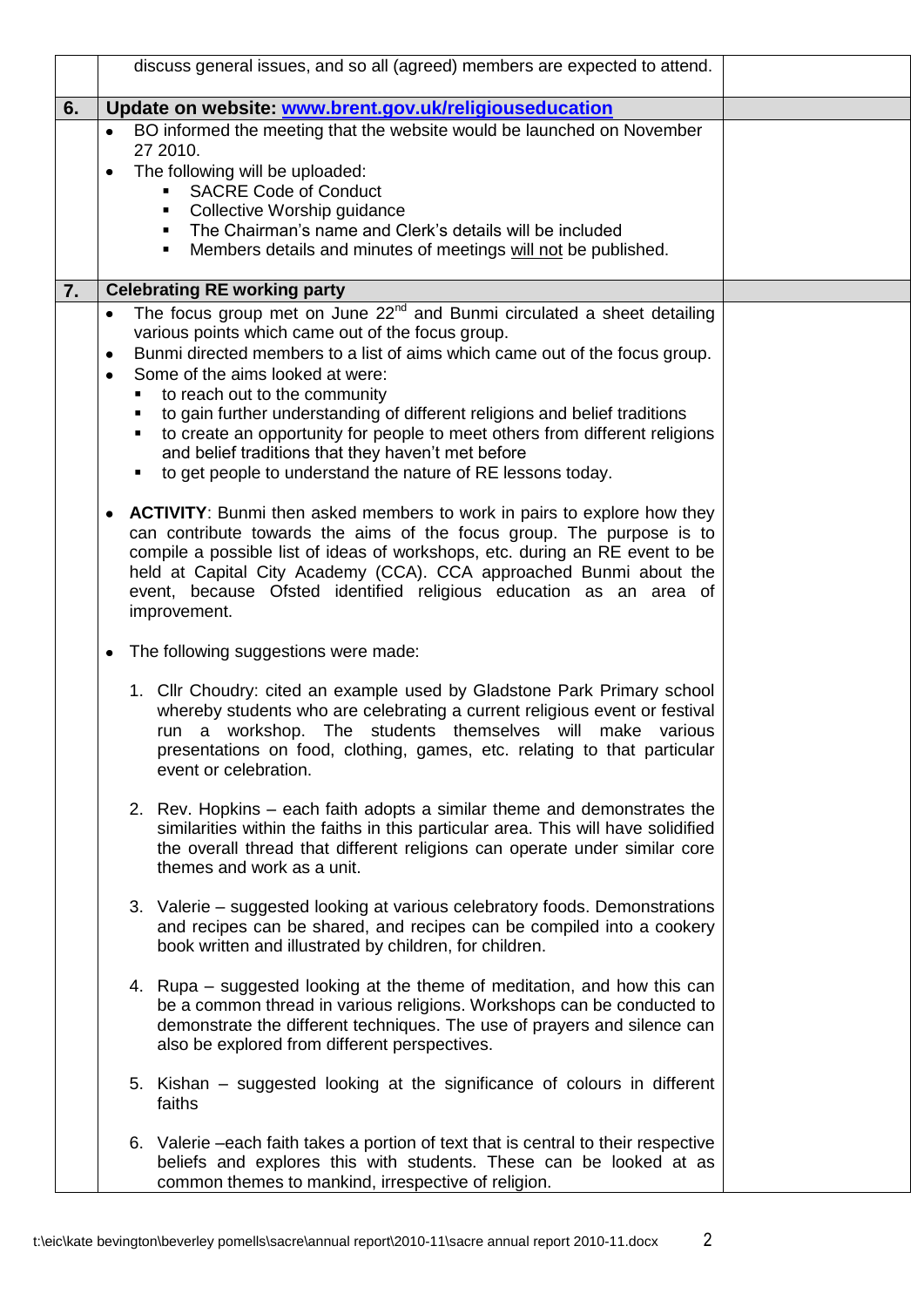|    | 7. Josh – facilitation of a discussion on the rights and responsibilities of<br>children, and how students themselves can engage with these.                                                                                                                                                                                                                                                                                                                                                                                                                                                                                                                                                                                                                                                                                                                                                                                                                                                                                                                                                                                                                                                                                                                                                                                                                                                                                                                                                                                                 |                                                                                                                                                                        |
|----|----------------------------------------------------------------------------------------------------------------------------------------------------------------------------------------------------------------------------------------------------------------------------------------------------------------------------------------------------------------------------------------------------------------------------------------------------------------------------------------------------------------------------------------------------------------------------------------------------------------------------------------------------------------------------------------------------------------------------------------------------------------------------------------------------------------------------------------------------------------------------------------------------------------------------------------------------------------------------------------------------------------------------------------------------------------------------------------------------------------------------------------------------------------------------------------------------------------------------------------------------------------------------------------------------------------------------------------------------------------------------------------------------------------------------------------------------------------------------------------------------------------------------------------------|------------------------------------------------------------------------------------------------------------------------------------------------------------------------|
|    | 8. Kishan – have a forum which looks at how faiths view ICT, and social<br>networking. Also look at its impact on ethics and morals.                                                                                                                                                                                                                                                                                                                                                                                                                                                                                                                                                                                                                                                                                                                                                                                                                                                                                                                                                                                                                                                                                                                                                                                                                                                                                                                                                                                                         | Sian to send the                                                                                                                                                       |
|    | 9. Sian Davies – look at the Rights Respecting framework. There has been<br>an increase in the number of schools involved. Josh added that this is the<br>essence of SACRE; to work together in bringing combined knowledge<br>and experience to schools.                                                                                                                                                                                                                                                                                                                                                                                                                                                                                                                                                                                                                                                                                                                                                                                                                                                                                                                                                                                                                                                                                                                                                                                                                                                                                    | document to Bunmi.                                                                                                                                                     |
|    | 10. Valerie – Hendon Reformed Synagogue has had experience of working<br>with primary school-age children. She added that students can visit the<br>synagogue and view exhibits of various articles and artefacts relating to<br>Judaism.                                                                                                                                                                                                                                                                                                                                                                                                                                                                                                                                                                                                                                                                                                                                                                                                                                                                                                                                                                                                                                                                                                                                                                                                                                                                                                    | Bunmi to send the list of<br>ideas to members for<br>their comments and any<br>further input.                                                                          |
| 8. | <b>Update on Resilience</b>                                                                                                                                                                                                                                                                                                                                                                                                                                                                                                                                                                                                                                                                                                                                                                                                                                                                                                                                                                                                                                                                                                                                                                                                                                                                                                                                                                                                                                                                                                                  |                                                                                                                                                                        |
|    | Roger stated that the Religious Education Council for England and Wales<br>$\bullet$<br>(the REC) says that secondary schools should hold sessions dealing with<br>aspects of Islamic fundamentalism. Schools are concerned that this may be<br>seen as 'bashing' Islam, and have refused to participate.<br>The Department for Education (DfE) has put in £70 000 and has had<br>$\bullet$<br>agreement from the Welsh Assembly<br>Secondary religious education teachers will be given two days' training to<br>$\bullet$<br>equip them to deal with contentious issues that may arise during their<br>discussions with students.<br>This initiative is aimed at 700 schools in the UK during the period November<br>$\bullet$<br>$1st$ 2010 to April 1 <sup>st</sup> 2011.<br>The REC would like schools to express their interest and sign up for the<br>$\bullet$<br>scheme.<br>It was felt that a letter of support for the scheme should come from Brent<br>SACRE and be sent to all secondary schools.<br>This is how the scheme will work:<br>1. The school shows interest<br>2. A mentor is assigned to that school in the form of a consultant<br>3. Consultant contacts school<br>4. Consultant visits school and drafts an action plan with the Head of<br>religious education and members of the senior leadership team<br>An example of a possible activity could be that members of the Muslim<br>community write a 'gateway' document that goes into schools and they deliver<br>presentations about that particular faith. | Roger to write letter on<br>behalf of Brent SACRE<br>and Josh to sign, to go<br>separately to<br>headteachers and RE<br>coordinators in all Brent<br>Secondary schools |
|    |                                                                                                                                                                                                                                                                                                                                                                                                                                                                                                                                                                                                                                                                                                                                                                                                                                                                                                                                                                                                                                                                                                                                                                                                                                                                                                                                                                                                                                                                                                                                              |                                                                                                                                                                        |
| 9. | Guidance to schools on withdrawal of music lessons                                                                                                                                                                                                                                                                                                                                                                                                                                                                                                                                                                                                                                                                                                                                                                                                                                                                                                                                                                                                                                                                                                                                                                                                                                                                                                                                                                                                                                                                                           |                                                                                                                                                                        |
|    | Bunmi stated that there have been an increasing number of parents from the<br>Muslim faith wanting to withdraw their children from music lessons.<br>Heads have requested guidance on this, particularly since there are<br>٠<br>differences in the approaches of different Islamic groups.<br>Bunmi added that she will be working with Naureen Kausar on putting a<br>٠<br>guidance document together.                                                                                                                                                                                                                                                                                                                                                                                                                                                                                                                                                                                                                                                                                                                                                                                                                                                                                                                                                                                                                                                                                                                                     | BO to report back to<br>SACRE on the issue of<br>withdrawals from music<br>lessons                                                                                     |
|    | Margaret Engler expressed whether dealing with such intricate issues of any<br>$\bullet$<br>faith is within SACRE's remit.<br>Bunmi has said she will explore this in greater detail and report back to the                                                                                                                                                                                                                                                                                                                                                                                                                                                                                                                                                                                                                                                                                                                                                                                                                                                                                                                                                                                                                                                                                                                                                                                                                                                                                                                                  |                                                                                                                                                                        |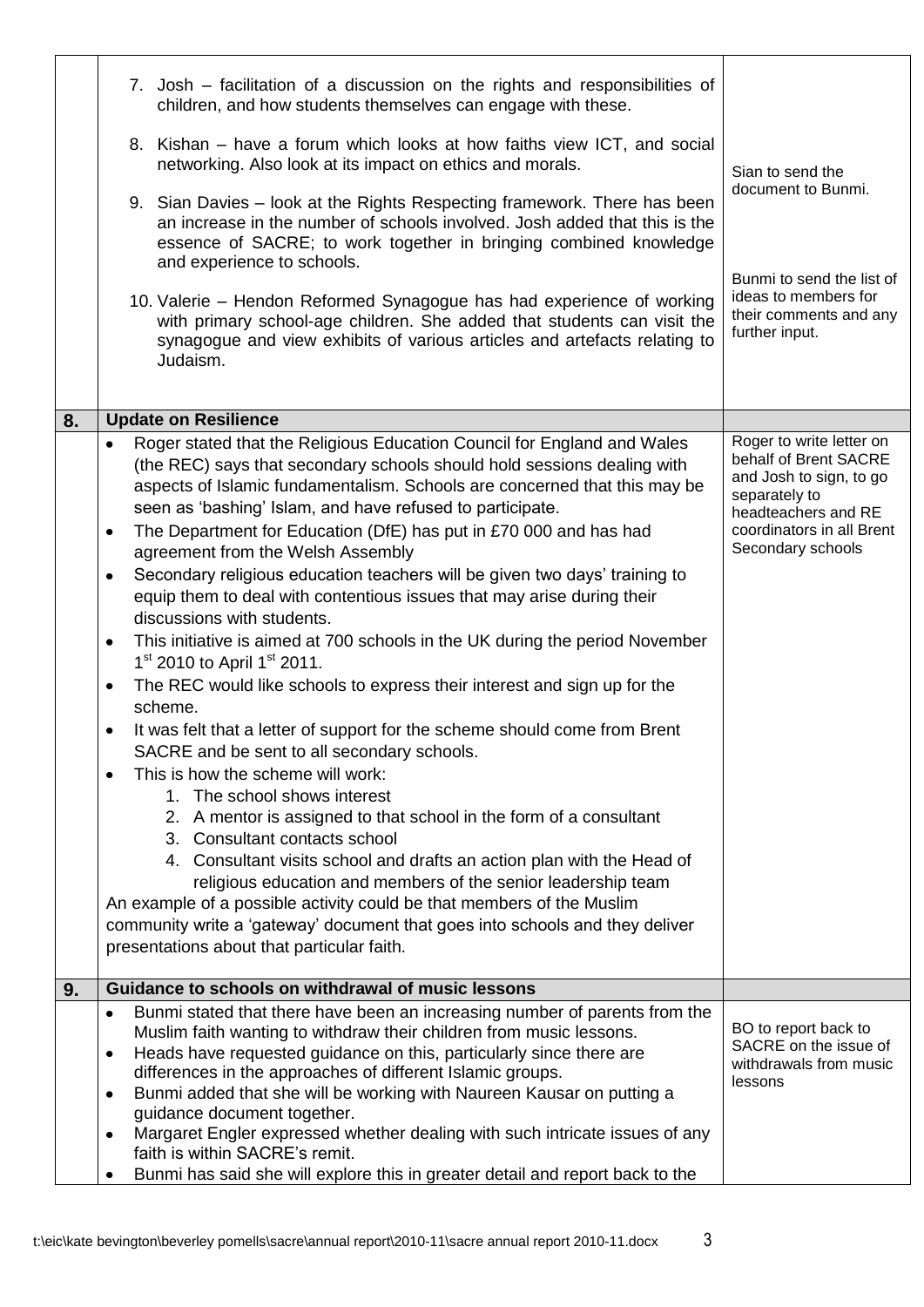|     | group. A working party may need to be formed.                                                                                                                                                                                                                                     |                                                                                                                                                    |
|-----|-----------------------------------------------------------------------------------------------------------------------------------------------------------------------------------------------------------------------------------------------------------------------------------|----------------------------------------------------------------------------------------------------------------------------------------------------|
| 10. | Working party to review the procedure for schools to apply for a<br>determination.                                                                                                                                                                                                |                                                                                                                                                    |
|     | The working party currently consists of Bunmi, Josh and Roger<br>Josh stated that this is quite a technical matter; in deciding the best way for<br>schools to apply for a determination.<br>Suggestions from SACRE members are welcome and can be emailed to<br>Josh.            |                                                                                                                                                    |
| 11. | Assessment Exemplification materials for RE and Brent GCSE results for<br>RE.                                                                                                                                                                                                     |                                                                                                                                                    |
|     | Bunmi shared results for RE for both the short and long courses.<br>٠<br>51% of students for the short course received A* - C<br>78.6 % of students received $A^*$ - C for the long course<br>٠<br>The national average is 76%; making Brent's results above national<br>average. | BO to send letters of<br>congratulations to<br>schools.<br><b>BO to email SACRE</b><br>members with a school-<br>by-school breakdown of<br>results |
| 12. | <b>Nominations for Chair and Vice Chair of SACRE</b>                                                                                                                                                                                                                              |                                                                                                                                                    |
|     | Members have been asked to email Sherry with their nominations by<br>November 19 <sup>th</sup> .                                                                                                                                                                                  |                                                                                                                                                    |
|     | Date of next meeting                                                                                                                                                                                                                                                              |                                                                                                                                                    |
|     | Wednesday $2^{nd}$ March 2011 – venue to be confirmed.                                                                                                                                                                                                                            |                                                                                                                                                    |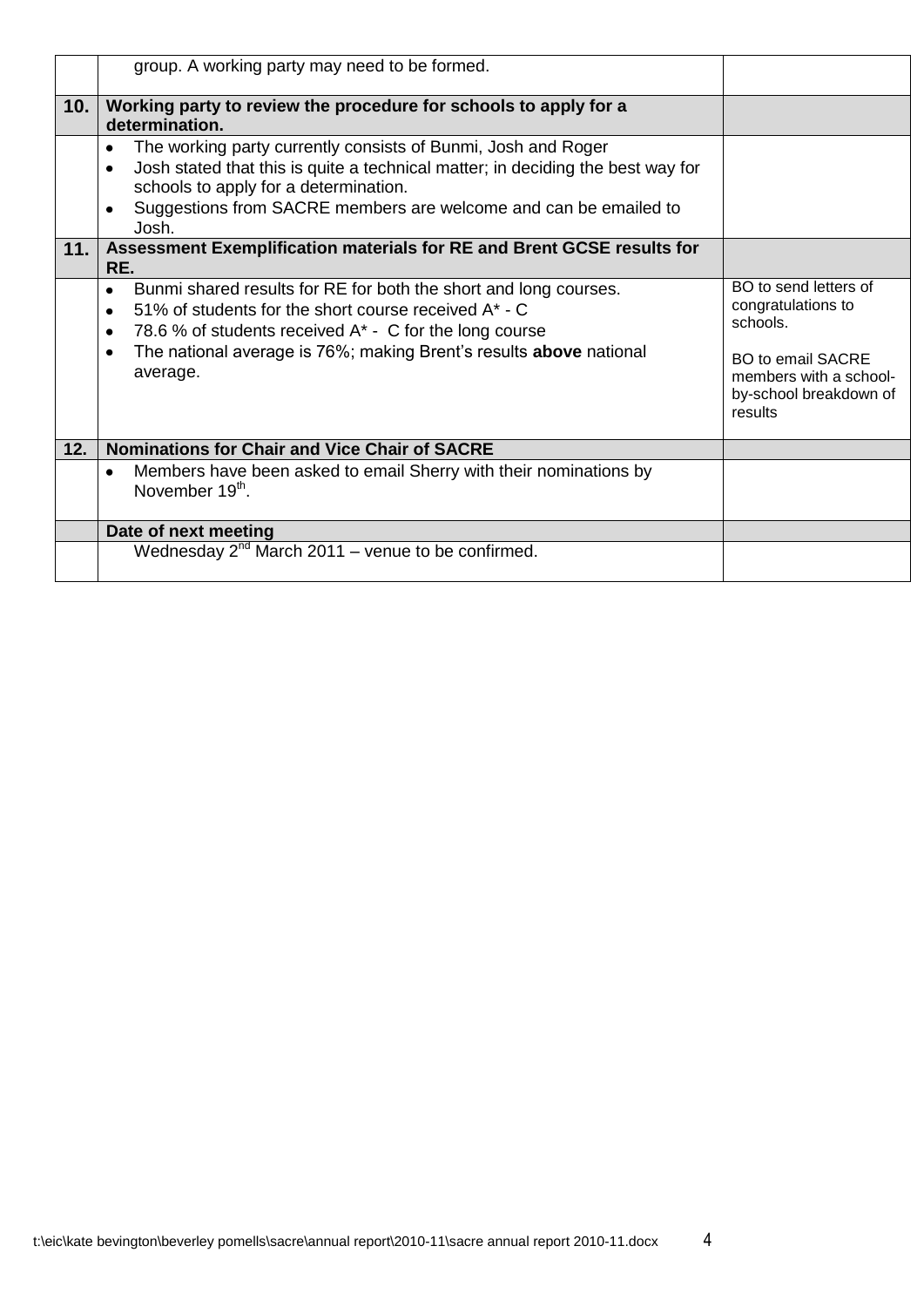# **Appendix 2b**

### **MINUTES OF MEETING OF BRENT SACRE Wednesday 2<sup>nd</sup> March 2011**

# **Attendees**

| <b>GROUP A</b> | Josh Kutchinsky, Deva Samaroo, Kamal Persaud, Manhar Mehta, Rupa Monerwela, Leroy |
|----------------|-----------------------------------------------------------------------------------|
|                | Lindsey                                                                           |
| <b>GROUP B</b> | Rev. Margaret Engler                                                              |
| <b>GROUP C</b> | Sian Davies, Michelle Anderson                                                    |
| <b>GROUP D</b> |                                                                                   |
| <b>Others</b>  | Alan Henness, Roger Butler, Bunmi Otubushin, Sherry-Ann Sorzano,                  |

#### **Apologies**

Sarah Black Kim Beat Peter Boursnell Rev. Angela Hopkins Valerie Boyd-Hellner Rev. Tasha Critchlow Rev. David Neno

|    |                                                                                                                                                                                                                                                                                                                                                                                                                                                                                                                                                                                                               | <b>Action</b> |
|----|---------------------------------------------------------------------------------------------------------------------------------------------------------------------------------------------------------------------------------------------------------------------------------------------------------------------------------------------------------------------------------------------------------------------------------------------------------------------------------------------------------------------------------------------------------------------------------------------------------------|---------------|
| 1. | <b>Welcome / New Members / Vistors</b>                                                                                                                                                                                                                                                                                                                                                                                                                                                                                                                                                                        |               |
|    | Bunmi gave a brief update on the launch of Celebrating RE month which took<br>place at the House of Commons on March 1 <sup>st</sup> . A motion was put forward to<br>include RE in in the new English Baccalaureate. 35 MPs have signed off on this<br>A new RE song was performed by students entitled 'A Place of Trust'.<br>Josh welcomed all present. There were no new members to welcome, although<br>Roger mentioned that there was a possible new member from the Baha'i faith<br>being proposed by Stephen Vickers.                                                                                 |               |
| 2. | Apologies for absence and Resignations                                                                                                                                                                                                                                                                                                                                                                                                                                                                                                                                                                        |               |
|    | Apologies as above.                                                                                                                                                                                                                                                                                                                                                                                                                                                                                                                                                                                           |               |
| 3. | Minutes of last meeting and matters arising                                                                                                                                                                                                                                                                                                                                                                                                                                                                                                                                                                   |               |
|    | Minutes of last meeting were confirmed as accurate.                                                                                                                                                                                                                                                                                                                                                                                                                                                                                                                                                           |               |
| 4. | <b>Elections for Chair and Vice Chair</b>                                                                                                                                                                                                                                                                                                                                                                                                                                                                                                                                                                     |               |
|    | After a ballot vote, Josh Kutchinsky was re-elected as Chair, and Navin<br>Swaminarayan was re-elected as Vice-Chair.                                                                                                                                                                                                                                                                                                                                                                                                                                                                                         |               |
| 5. | Convening of the $AS\overline{C} - 1^{st}$ meeting                                                                                                                                                                                                                                                                                                                                                                                                                                                                                                                                                            |               |
|    | The first meeting scheduled to take place in December 2010 was cancelled<br>٠<br>due to a low number of confirmed attendees.<br>The ASC was also put on hold, according to Bunmi, pending a curriculum<br>$\bullet$<br>review by government.<br>Bunmi suggested that the ASC is held to review the current Agreed Syllabus<br>and any changes be added as Appendices.<br>Roger stated that whilst he understands the pressures and constraints<br>$\bullet$<br>currently being faced by local authorities, it must be remembered that<br>SACREs and ASCs are separate bodies. The ASC has autonomy, and if it |               |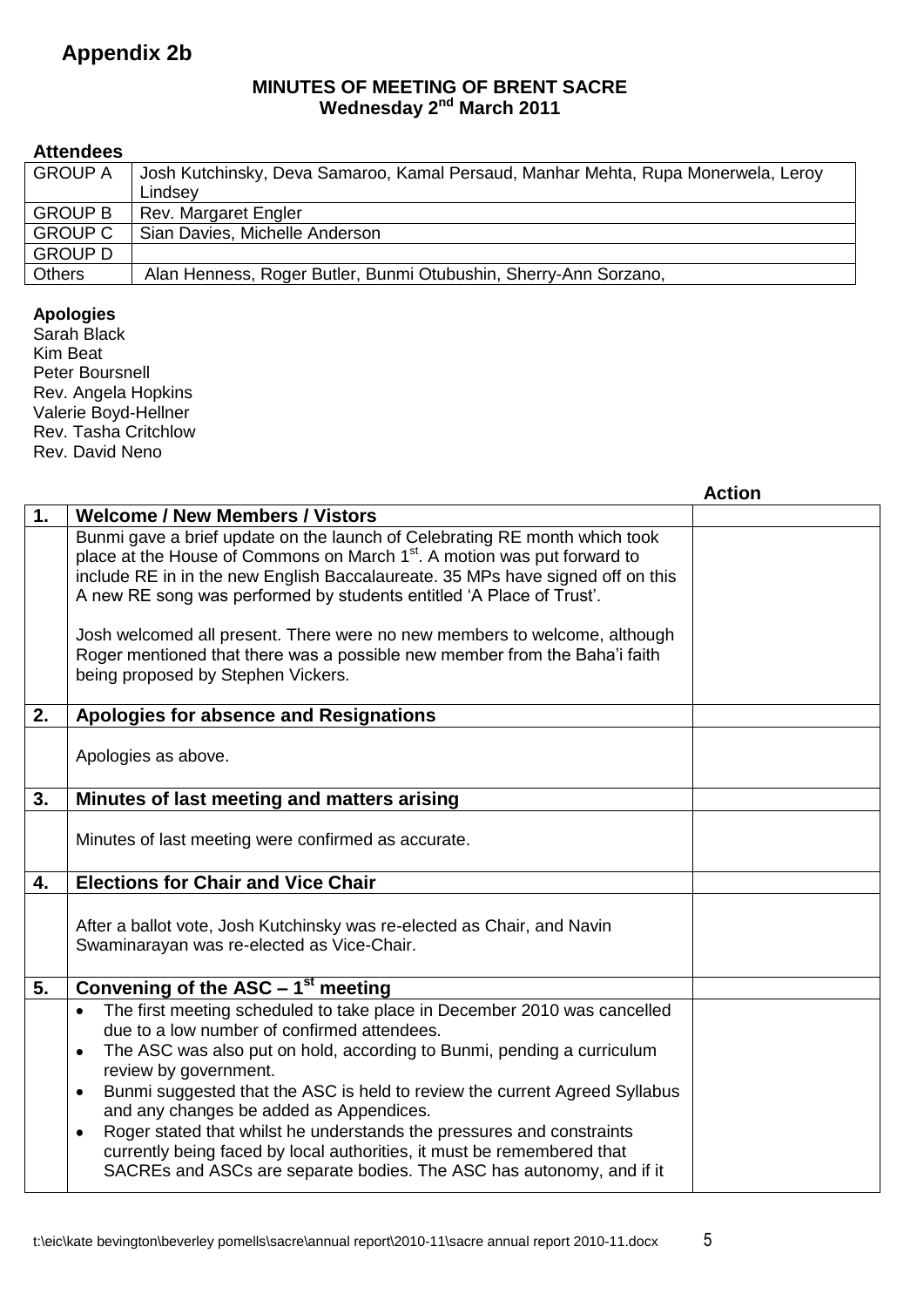|    | feels that the Agreed Syllabus must be looked at in detail, then the ASC has<br>every right to do so.<br>Roger also added that he looked at a breakdown of the composition of the<br>$\bullet$<br>members of the ASC and found it not to be a true enough representation of<br>all groups.                                                                           | Sherry to send Agreed<br>Syllabus to Leroy and<br>Margaret                                                                                                       |
|----|----------------------------------------------------------------------------------------------------------------------------------------------------------------------------------------------------------------------------------------------------------------------------------------------------------------------------------------------------------------------|------------------------------------------------------------------------------------------------------------------------------------------------------------------|
|    | Leroy asked for a copy of the current syllabus and stated that the<br>$\bullet$<br>Rastafarian community feels that there is not enough information about their<br>faith being taught in schools. As a result, students of this faith have problems<br>in getting religious holidays.<br>Bunmi suggested that a list of materials can be added to the Appendices of  | Roger to email Fiona                                                                                                                                             |
|    | $\bullet$<br>the Agreed Syllabus.<br>The question was raised as to whether the ASC should be an evening<br>$\bullet$<br>meeting in order to accommodate teachers who cannot get time off during<br>the day.<br>Josh suggested that there be at least one full day of the ASC, and stated<br>that the LA should support this as part of its statutory responsibility. | Deegan at the LA to<br>inform her of the issues<br>facing convening of the<br>ASC and to seek LA<br>support in getting<br>schools to release staff<br>to attend. |
| 6. | <b>Determinations</b>                                                                                                                                                                                                                                                                                                                                                |                                                                                                                                                                  |
|    | Four applications were presented to the meeting and were approved. They were<br>from:<br>1. Sudbury Primary School<br>2. The Stonebridge School<br>3. Braintcroft Primary School<br>4. Manor School                                                                                                                                                                  | Sherry to send<br>confirmation letters to<br>these schools.                                                                                                      |
| 7. | <b>Celebrating RE Workshops at Capital City Academy</b>                                                                                                                                                                                                                                                                                                              |                                                                                                                                                                  |
|    | Bunmi stated that the date of March 25 <sup>th</sup> has to be rescheduled. The theme will<br>be about silence. Bunmi has asked all present to work in pairs to come up with<br>some suggestions for workshops from the various faith groups. (see attached<br>papers).                                                                                              |                                                                                                                                                                  |
| 8. | <b>Westhill/ NASACRE awards</b>                                                                                                                                                                                                                                                                                                                                      |                                                                                                                                                                  |
|    | Bunmi advised the meeting that Brent SACRE will not be submitting a bid on this<br>occasion.                                                                                                                                                                                                                                                                         |                                                                                                                                                                  |
|    | Next Meeting: 16 <sup>th</sup> June 2011 from 4:00pm                                                                                                                                                                                                                                                                                                                 |                                                                                                                                                                  |
|    | Venue: Capital City Academy (to be confirmed)                                                                                                                                                                                                                                                                                                                        |                                                                                                                                                                  |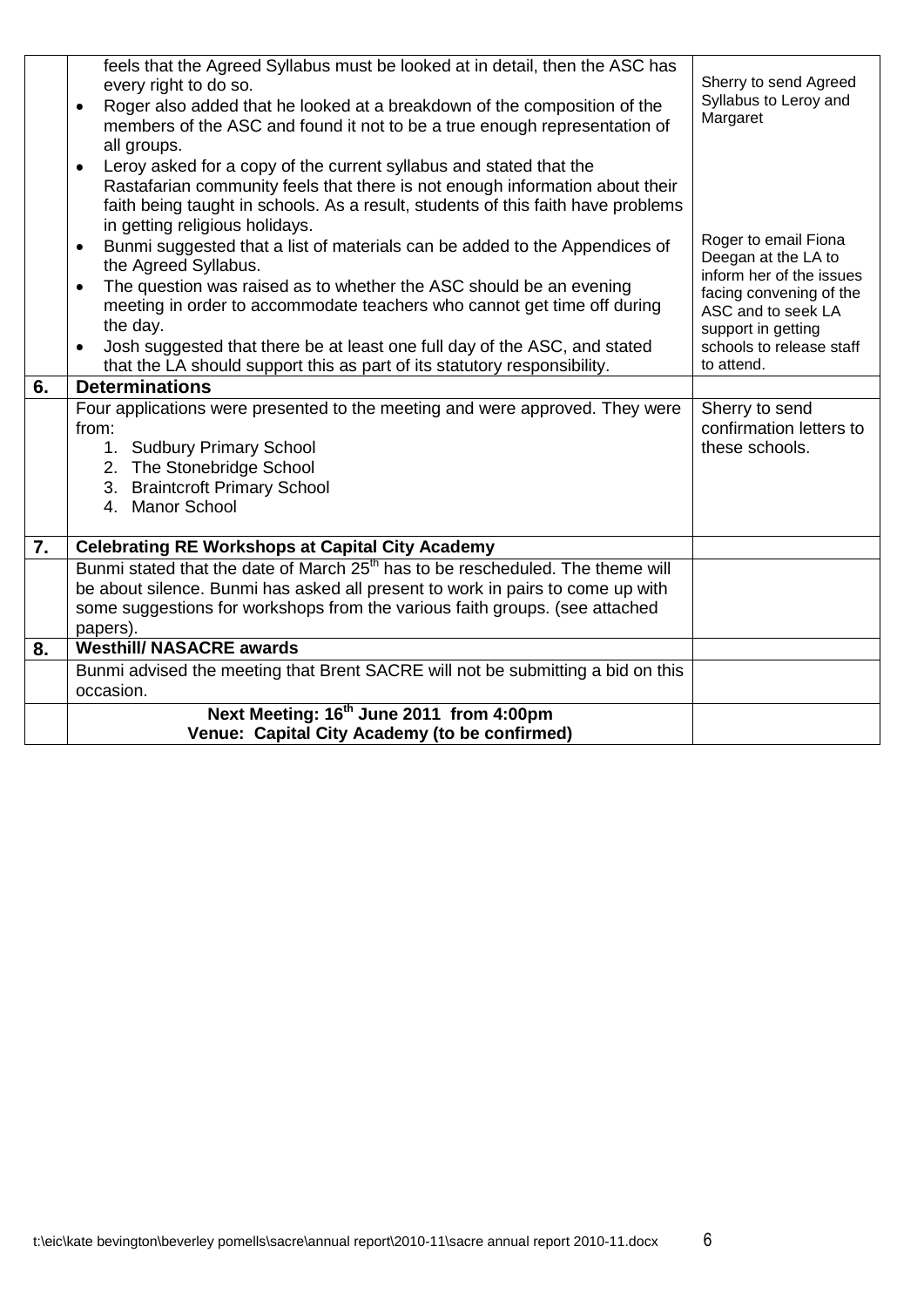# **Appendix 2c**

#### **MINUTES OF MEETING OF BRENT SACRE Thursday 16th June 2011**

|               | <b>Attendees</b>                                                                                                                                                            |                                                                                                                                                                                                 |                                                   |  |  |
|---------------|-----------------------------------------------------------------------------------------------------------------------------------------------------------------------------|-------------------------------------------------------------------------------------------------------------------------------------------------------------------------------------------------|---------------------------------------------------|--|--|
|               | <b>GROUP A</b><br>Josh Kutchinsky, Deva Samaroo, Kamal Persaud, Manhar Mehta, Leroy Lindsay, Basma El-                                                                      |                                                                                                                                                                                                 |                                                   |  |  |
|               | Shayyal, Marlene Knepler, David Gillman, Julie Lewin, Aliya Azam,<br><b>GROUP B</b><br>Rev. Margaret Engler, Rev. Tasha Critchlow, Rev. Angela Hopkins, Rev. Toby Crowe (?) |                                                                                                                                                                                                 |                                                   |  |  |
|               |                                                                                                                                                                             |                                                                                                                                                                                                 |                                                   |  |  |
|               | <b>GROUP C</b><br>Chrissie Jolinon (?)                                                                                                                                      |                                                                                                                                                                                                 |                                                   |  |  |
| <b>Others</b> | <b>GROUP D</b>                                                                                                                                                              | Alan Henness, Roger Butler, Bunmi Otubushin, Sherry-Ann Sorzano,                                                                                                                                |                                                   |  |  |
|               |                                                                                                                                                                             |                                                                                                                                                                                                 |                                                   |  |  |
|               | <b>Apologies</b><br><b>Graham Marriner</b><br>Sarah Black<br><b>Peter Boursnell</b><br>Valerie Boyd-Hellner<br>Rupa Monerwela<br><b>Rev David Neno</b>                      | <b>Cllr Shafique Choudhary</b><br>Cllr Bhagwanji Chohan<br>Glen Warner (personally came in to give apologies due to illness)<br>Kishan Devani (left early due to earlier vehicular accident)    |                                                   |  |  |
|               |                                                                                                                                                                             |                                                                                                                                                                                                 | <b>Action</b>                                     |  |  |
| 1.            |                                                                                                                                                                             | <b>Welcome / New Members / Observers</b>                                                                                                                                                        |                                                   |  |  |
|               |                                                                                                                                                                             | Josh welcomed all present. New members were welcomed:                                                                                                                                           |                                                   |  |  |
|               | Group B:                                                                                                                                                                    | Group A: Aliya Azam and Julie Lewin<br>Group D: new councillors appointed (but absent at this meeting) – Cllrs,                                                                                 |                                                   |  |  |
|               |                                                                                                                                                                             | Shafique Choudhary, Bhagwanji Chohan, Colom Moloney                                                                                                                                             |                                                   |  |  |
|               |                                                                                                                                                                             | Observers were welcomed: Alan Henness and David Gillman (it is noted that Mr.<br>Gillman will replace David Neno, who has resigned from group B)                                                | Sherry to send welcome<br>letters to new members. |  |  |
| 2.            |                                                                                                                                                                             | Apologies for absence and Resignations                                                                                                                                                          |                                                   |  |  |
|               |                                                                                                                                                                             | Apologies as above.<br>Resignation email received from Rev. David Neno. Rev. Neno will be replaced<br>by David Gillman.                                                                         | Sherry to send letter of<br>thanks to Rev. Neno   |  |  |
| 3.            |                                                                                                                                                                             | Minutes of last meeting and matters arising                                                                                                                                                     |                                                   |  |  |
|               |                                                                                                                                                                             | One omission – Marlene Knepler sent apologies and this was omitted. Minutes<br>were otherwise confirmed as accurate. There were no matters arising.                                             | Sherry to add Marlene<br>to list of apologies.    |  |  |
| 4.            |                                                                                                                                                                             | Review of the Agreed Syllabus Conference (ASC)                                                                                                                                                  |                                                   |  |  |
|               | ٠                                                                                                                                                                           | The ASC was held earlier that day and Roger gave a brief overview.<br>It was decided that the current Brent Agreed Syllabus for RE will be<br>reviewed.                                         |                                                   |  |  |
|               | $\bullet$<br>$\bullet$                                                                                                                                                      | The review will be carried out via online resources (such as 'Google groups'<br>or 'Wiki docs' as much as possible)<br>A 'model writing' group has been formed, which will look at a particular |                                                   |  |  |
|               |                                                                                                                                                                             | section/s of the syllabus and produce a model, or sample of what the full<br>syllabus should look like. Once there is agreement on the format, the full                                         |                                                   |  |  |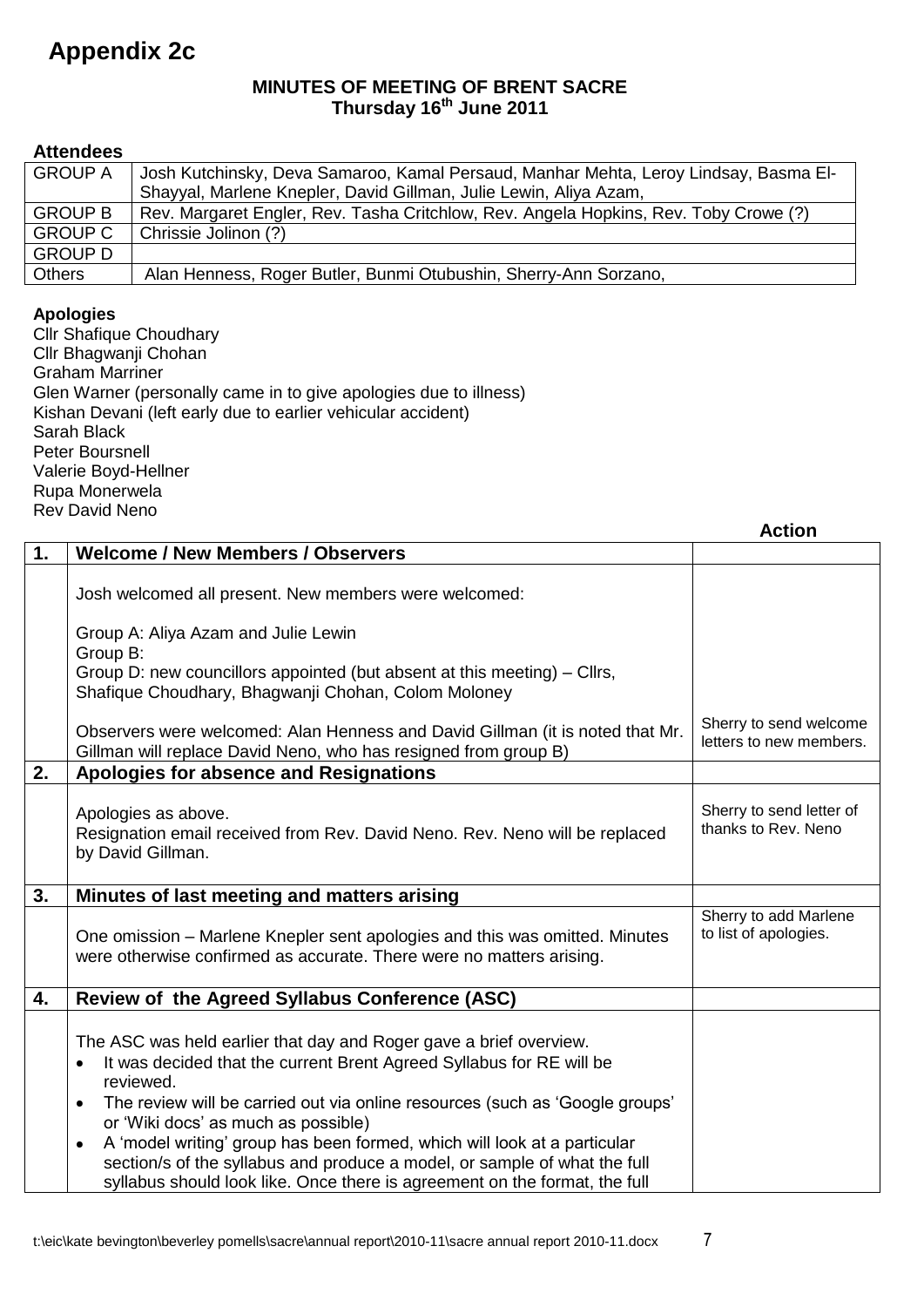|    | review will take place. Members of the 'model writing group' are; Bunmi<br>Otubushin, Tasha Critchlow, Josh Kutchinsky, Alan Henness and Parin                   |                         |
|----|------------------------------------------------------------------------------------------------------------------------------------------------------------------|-------------------------|
|    | Noorali.                                                                                                                                                         |                         |
|    | It was decided that the Agreed Syllabus should be so designed so as to be<br>$\bullet$<br>more robust and have some areas which would provide more challenge to  |                         |
|    | students.<br>The language should be more recognisable to secondary teachers in<br>٠                                                                              |                         |
|    | particular, and should coincide with their level descriptors.<br>Some of the content needs to be updated such as links to websites, names<br>$\bullet$           |                         |
|    | of organisations, etc.                                                                                                                                           |                         |
|    | It was also decided that at the end of future SACRE meetings, the ASC will<br>$\bullet$                                                                          |                         |
|    | be convened during which updates on progress of the review will take place.<br>This will minimise the need to hold separate meetings and increase                |                         |
|    | efficiency. Josh will step down as Chair of SACRE and Roger will take over                                                                                       |                         |
|    | as Chair of the ASC.                                                                                                                                             |                         |
|    | The first model review is expected to be completed before the end of the<br>$\bullet$<br>current summer term.                                                    |                         |
| 5. | <b>Guidelines on Music</b>                                                                                                                                       |                         |
|    | Bunmi thanked all those who sent in comments for this document. The                                                                                              |                         |
|    | comments were taken onboard and added to the document. It has now gone<br>to the Head of School Improvement, Faira Ellks for final approval and will be          |                         |
|    | distributed to schools in September. Josh thanked Bunmi for her work.                                                                                            |                         |
| 6. | <b>Determinations</b>                                                                                                                                            |                         |
|    | Two applications were presented to the meeting and were approved. They were                                                                                      | Sherry to send          |
|    | from:                                                                                                                                                            | confirmation letters to |
|    | 5. Preston Park Primary School<br>6. Lyon Park Junior School                                                                                                     | these schools.          |
|    |                                                                                                                                                                  |                         |
|    |                                                                                                                                                                  |                         |
|    | It was agreed that future applications for determinations will be emailed to all                                                                                 | Sherry to email to      |
|    | SACRE members for review prior to the meeting. Any queries can be raised                                                                                         | members when new        |
|    | prior to a decision being taken about the application.<br>Members will receive the flow chart of the determination process as well as a                          | applications come in.   |
|    | copy of the 'Nature of Collective Worship'.                                                                                                                      |                         |
| 7. | <b>Student Conference</b>                                                                                                                                        |                         |
|    | Bunmi thanked all who made contributions to workshop ideas. They were taken                                                                                      |                         |
|    | and added to the programme for the day. However, the school has not yet come                                                                                     |                         |
|    | back to Bunmi with a date for the conference. Bunmi has spoken to the Head at<br>Capital City informing him that SACRE is keen to facilitate the event, and they |                         |
|    | should send dates as soon as possible.                                                                                                                           |                         |
| 8. | <b>AOB</b>                                                                                                                                                       |                         |
|    | Marlene Knepler gave an update of a 'Jewish-SACRE' conference which she<br>$\bullet$                                                                             |                         |
|    | attended on 8 <sup>th</sup> May.                                                                                                                                 |                         |
|    | The group meets annually and was organised by the Board of Deputies.<br>$\bullet$<br>The meeting as an opportunity to hear about what is taking place among<br>٠ |                         |
|    | other SACREs. Jeffery Pender spoke about REsilience which is about                                                                                               |                         |
|    | building confidence in RE teachers. You can go to www.re-silience.org.uk for                                                                                     |                         |
|    | more info.<br>Richard Goldstein spoke about 'The Holocaust explained' and this was<br>٠                                                                          |                         |
|    | aimed at Key Stage 3 students. Marlene left some flyers on this topic.                                                                                           |                         |
|    | Attendees at the meeting gave short reports on their own SACREs.<br>٠                                                                                            |                         |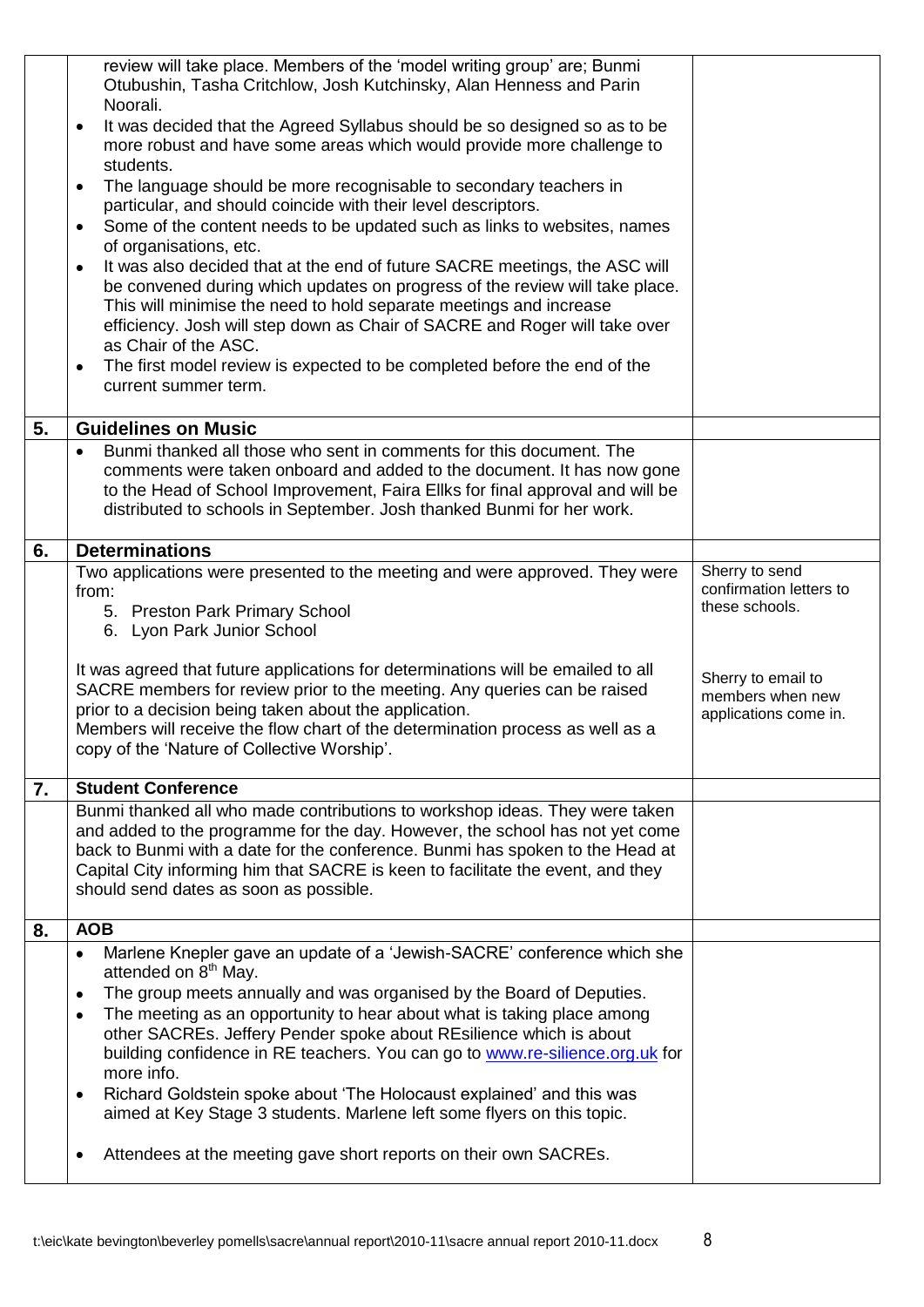|    | Next Meeting: 6 <sup>th</sup> October at 4:30pm<br>Venue: (to be confirmed)                                                                                                         |  |
|----|-------------------------------------------------------------------------------------------------------------------------------------------------------------------------------------|--|
|    | 6 <sup>th</sup> October 2011<br>$14th$ March 2012<br>$13th$ June 2012                                                                                                               |  |
| 9. | Dates of meetings for 2011-12                                                                                                                                                       |  |
|    | Schools were concerned about RE not being part of the English<br>Baccalaureate, academies following their own curriculum as well as the<br>decreasing support of local authorities. |  |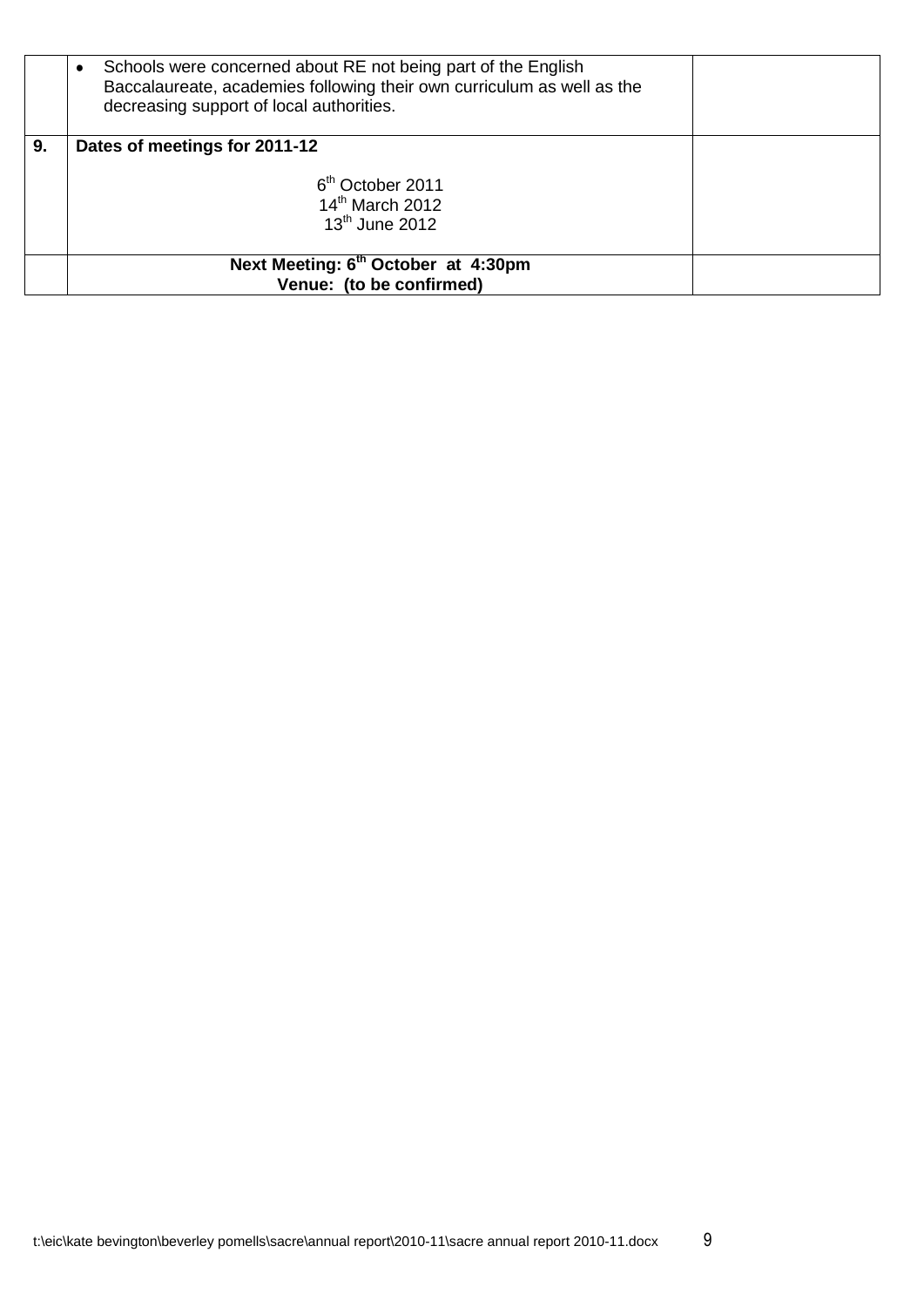

School Improvement Services Gwenneth Rickus Building 240-250 Brentfield Road, London NW10 8HE

TEL 020 8937 3373 FAX 020 8937 3368 EMAIL fiona.deegan@brent.gov.uk

# **Appendix 3**

# **MINUTES Brent Agreed Syllabus Conference Thursday 16 June 2011, Centre for Staff Development**

| <b>Present:</b>        |                               |                                   |                                 |  |
|------------------------|-------------------------------|-----------------------------------|---------------------------------|--|
| <b>Group A</b>         | Group B                       | <b>Group C</b>                    | <b>Group D</b>                  |  |
| <b>Josh Kutchinsky</b> | Rev. Tasha<br>Critchlow       | Kishan Devani (part)              | <b>Cllr Mary Arnold</b>         |  |
| <b>Alan Henness</b>    | Rev. Toby Crowe<br>(part)     | Ela Stevenson                     | Cllr Helga Gladbaum             |  |
| <b>Kamal Persaud</b>   |                               | <b>Harriet Freedman</b><br>(part) | Cllr Bahgwanji<br>Chohan (part) |  |
| Manhar Mehta           |                               | Chrissie Jolinon                  |                                 |  |
| Narinder Singh         |                               |                                   |                                 |  |
| Mudhar                 |                               |                                   |                                 |  |
| Julie Lewin            | Others:                       |                                   |                                 |  |
| Vivian Wright          | Roger Butler                  |                                   |                                 |  |
| Basma El-              | <b>Bunmi Otubushin</b>        |                                   |                                 |  |
| Shayyal                |                               |                                   |                                 |  |
| Parin Noorali          | Sherry-Ann<br>Sorzano (Clerk) |                                   |                                 |  |

### **Apologies:**

| <b>Group A</b>         | <b>Group B</b>         | <b>Group C</b> | <b>Group D</b>       |
|------------------------|------------------------|----------------|----------------------|
| Rupa Monerwela         | Rev. Angela            | Sonja Ruuth    | <b>Cllr</b> Shafique |
|                        | <b>Hopkins</b>         |                | Choudhary            |
| Valerie Boyd-Hellner   | <b>Graham Marriner</b> | Anne Hodgson   |                      |
| <b>Marlene Knepler</b> | <b>Rev David Neno</b>  |                |                      |
| <b>Glen Warner</b>     |                        |                |                      |
| Leroy Lindsay          |                        |                |                      |
| Leon O'Halloran        |                        |                |                      |
| Deva Samaroo           |                        |                |                      |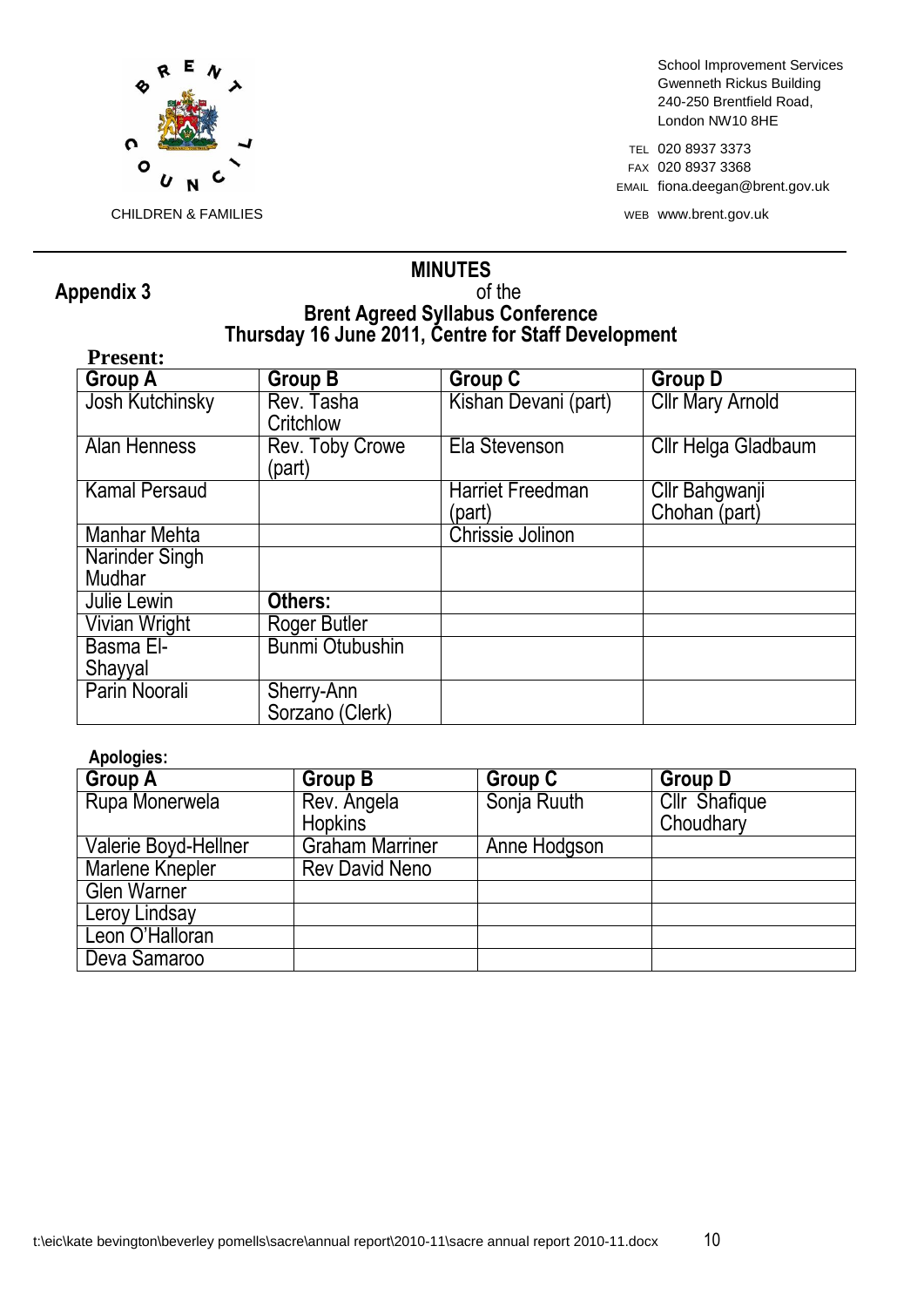| 1.  | <b>Welcome and introductions</b>                                                                                                                                                                                                                                                                                                                                                                                                                                                                                                                                                                                                                                                                                                                                                                                                                                                                                                                                                                                                                                                                                                                                                               |  |
|-----|------------------------------------------------------------------------------------------------------------------------------------------------------------------------------------------------------------------------------------------------------------------------------------------------------------------------------------------------------------------------------------------------------------------------------------------------------------------------------------------------------------------------------------------------------------------------------------------------------------------------------------------------------------------------------------------------------------------------------------------------------------------------------------------------------------------------------------------------------------------------------------------------------------------------------------------------------------------------------------------------------------------------------------------------------------------------------------------------------------------------------------------------------------------------------------------------|--|
|     | Roger welcomed all present and introductions went around the room.                                                                                                                                                                                                                                                                                                                                                                                                                                                                                                                                                                                                                                                                                                                                                                                                                                                                                                                                                                                                                                                                                                                             |  |
| 2.5 | Understanding the nature and purpose of an agreed syllabus conference (ASC)<br>Roger presented a history and overview of religious education in England and gave details of<br>the aims and background of the Agreed Syllabus. Areas covered were:<br>the aims of an Agreed Syllabus<br>why is there religious education in English schools and the influence of the<br>Church of England<br>the influence of other religions and beliefs<br>the government's involvement in religious education<br>the 1870 Education Act<br>the origin of the Agreed Syllabus Conference<br>the Education Reform Act<br>developments since the current Brent Agreed Syllabus was published in 2002.<br>The presentation was well received and all appreciated the wealth of knowledge shared by<br>Roger.                                                                                                                                                                                                                                                                                                                                                                                                    |  |
| 3.  | The current Brent Agreed Syllabus, its features, perceived strengths and<br>shortcomings: recommendations on a way forward (Bunmi Otubushin)<br>Bunmi focused on the current syllabus and identified some of its key features. They are as<br>follows:<br>at Key Stage 3 students may be taught a systematic unit on Humanism<br>the two attainment targets widely used by other agreed syllabuses have been<br>combined;<br>when units of work are cross-curricular (e.g. incorporating both religious<br>education and citizenship) the amount of time allocated should be doubled.                                                                                                                                                                                                                                                                                                                                                                                                                                                                                                                                                                                                          |  |
|     | Successes:<br>Secondary school teachers have used their subject knowledge and creativity<br>to create some excellent units of work for Year 7<br>The current syllabus gives ideas so that teachers can pick and choose.<br>Drawbacks:<br>The layout<br>Very 'prescriptive'<br>The examples of learning experiences do not show progression<br>The strands that are referenced in the syllabus do not correspond to the widely<br>used attainment targets (or most commercially produced material used for teaching<br>religious education)<br>No compelling learning experiences<br>No reference to religious education pedagogy<br>Unable to use existing supportive assessment materials because the<br>attainment strands are renamed and do not correspond with the combined<br>attainment target.<br>The Brent Agreed Syllabus targets do not correspond to the non-statutory national<br>framework (2004). The language of the Brent Agreed Syllabus must also be in a language<br>recognisable to Brent teachers.<br>Teachers at Key Stages 1 and 2 reflect the national picture of coordinators who are not<br>equipped to effectively plan for a rich religious education curriculum. |  |
|     |                                                                                                                                                                                                                                                                                                                                                                                                                                                                                                                                                                                                                                                                                                                                                                                                                                                                                                                                                                                                                                                                                                                                                                                                |  |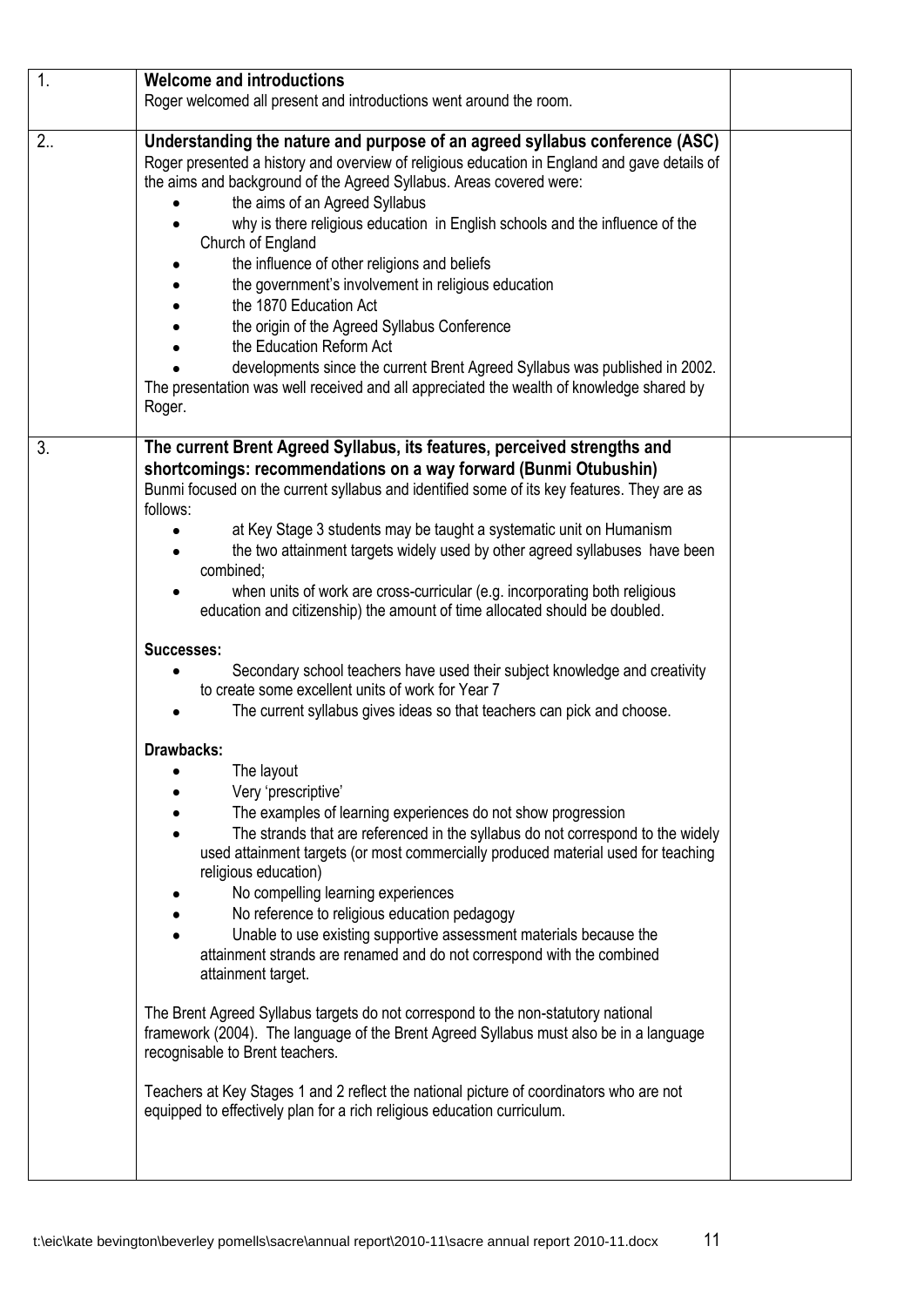|    | Approximately 75% of teachers at Key Stages 3 to 5 are good to outstanding according to<br>Bunmi's observations. However, there are some teachers who are leading departments even<br>though they have very little experience.                                                                                                                                                                                                                                                                                         |  |
|----|------------------------------------------------------------------------------------------------------------------------------------------------------------------------------------------------------------------------------------------------------------------------------------------------------------------------------------------------------------------------------------------------------------------------------------------------------------------------------------------------------------------------|--|
|    | <b>Moving Forward:</b><br>What the local authority expects for the next Agreed Syllabus:                                                                                                                                                                                                                                                                                                                                                                                                                               |  |
|    | to have an Agreed Syllabus that has longevity;<br>to have an Agreed Syllabus that is live and has contributions and exemplar<br>materials provided by local schools, thus giving the Agreed Syllabus its local identity<br>whilst still having a framework and common reference that is recognised from<br>borough to borough;<br>to include exemplar long term and medium term planning<br>to include blank templates<br>to utilise the local learning platform FRONTER<br>to include a rage of pedagogies.           |  |
|    | Based on Bunmi's analysis and after discussion among the members, it was agreed that the<br>Brent Agreed Syllabus for religious education must be reviewed.                                                                                                                                                                                                                                                                                                                                                            |  |
|    | Cllr Helga Gladbaum added that it would be useful to have input from the students<br>themselves into the Agreed Syllabus and informed the conference that the Brent Youth<br>Parliament is active and keen to make an input. Contact details: Renata Chavda.<br>renata.chavda@brent.gov.uk. Tel: 020 7937 3446                                                                                                                                                                                                         |  |
|    | There were then discussions as to the format of the review of the syllabus. It was agreed that<br>the best format will be a web-based review incorporating online platforms such as<br>'googlegroups' or 'wikidocs'.                                                                                                                                                                                                                                                                                                   |  |
|    | Following a suggestion from Cllr Mary Arnold, a sub-committee will be formed which will look<br>at one or two sections of the syllabus and produce a review. The 'mini review will then be<br>brought before the entire ASC and a final decision to be taken as to the final format/layout of<br>the new Brent Agreed Syllabus for religious education. The members of the sub-committee<br>are as follows:<br>Bunmi Otubushin, Josh Kutchinsky, Tasha Critchlow, Alan Henness, Basma El-Shayyal and<br>Parin Noorali. |  |
|    | Upon completion of the model, the ASC will be reconvened to decide on the final format of<br>the syllabus.                                                                                                                                                                                                                                                                                                                                                                                                             |  |
| 5. | <b>Committee meetings</b><br>Due to the disparity in numbers of the different committees, it was agreed that the<br>ASC would remain as one unit and take necessary decisions together although the<br>option to divide into committees at future meetings remains and will need to happen<br>at least once, prior to a final decision to recommend a new syllabus. As a result,<br>there were no committee meetings.                                                                                                  |  |
|    | The meeting ended at 3:00pm.                                                                                                                                                                                                                                                                                                                                                                                                                                                                                           |  |
|    |                                                                                                                                                                                                                                                                                                                                                                                                                                                                                                                        |  |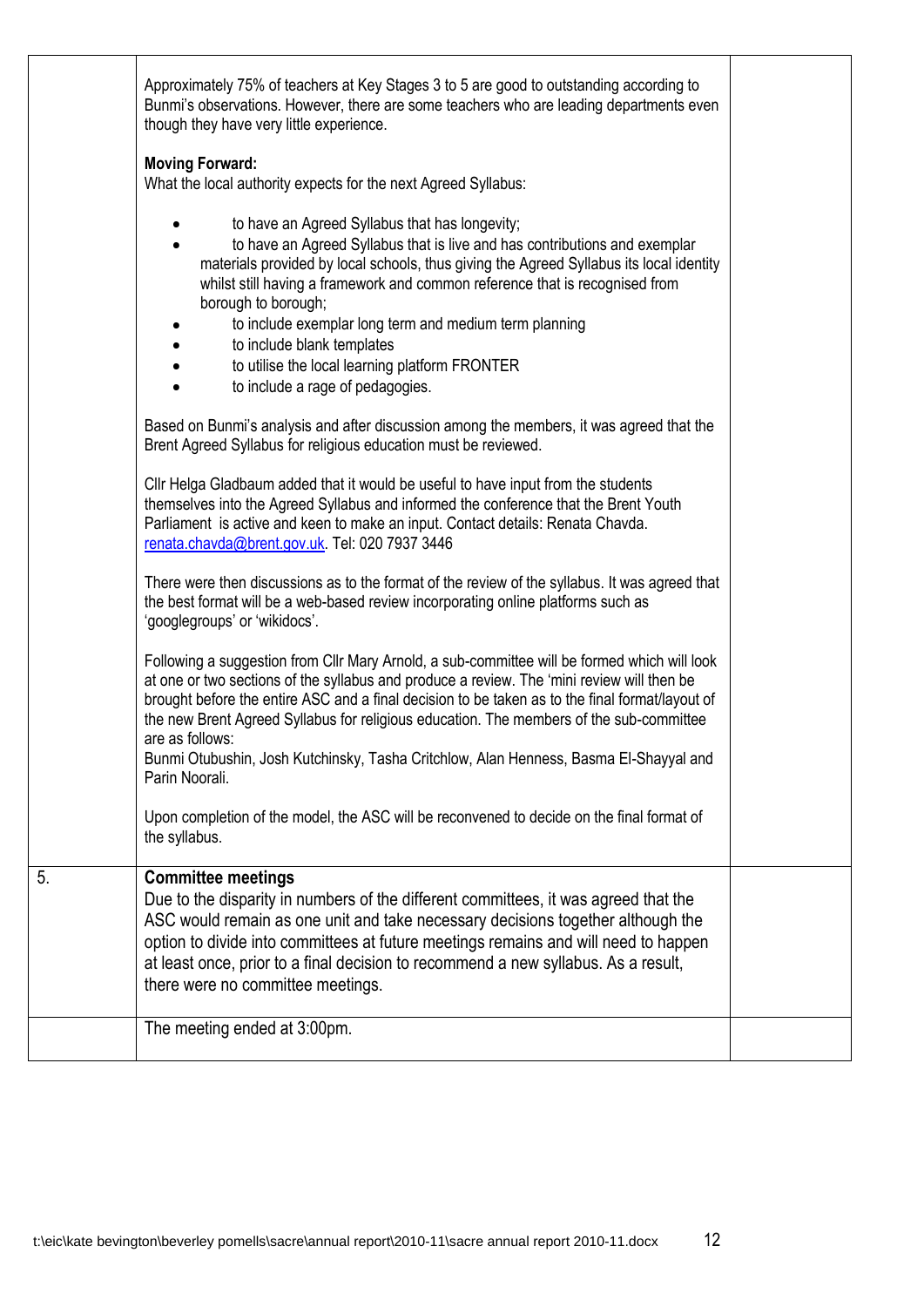# **Appendix 4**

#### **Workshop Ideas for 'Celebrating RE' Workshops at Capital City Academy Obtained during SACRE meeting on 2nd March 2011**

### **Possible Theme: 'Silence is Golden'**

# Ideas from Leroy and Rupa:

What is silence? Why is silence golden? What is the nature of silence? Voluntary vs. involuntary silence – involuntary: silence as punishment, forced silence – possible effects What can be derived from silence? The problems of noise Self-listening during periods of silence Will silence make one a better person?

#### **Suggested activities:**

Students observe the difference in atmosphere with music on and off Different techniques for initiating silence – e.g the Japanese gong – brings the mind to one point Looking at artefacts that represent silence: Buddah figures, candle light, using music before meditation Looking at techniques to create silence: music, sitting, relaxation to enjoy silence

### **Ideas from Deva:**

Silence – The Yogic perspective: looking at the steps to achieving 'true silence'

Self-listening – if one cannot listen, you cannot understand silence Observation skills Physical actions to initiate silence –closing one's eyes; yet still listening Self- examination – introspection Reflection Assessment – does silence make one a better person?

#### **Suggested activites:**

Circle time – the circle within the circle Do two circles create more energy or do they create separation?

# **Ideas from Alan and Roger:**

Short 'periods of pausing' can be interwoven throughout the workshop (rather than having students remain silent for long periods at the beginning/ end)

Look at silent forms of expression – silent movies, students could create a silent 'skit' or some form of movement / action to convey a message

Perhaps enlist the help of the drama department at Capital City?

Review, quiet reflection on thoughts/ actions – how can negative actions be transformed into positive ones?

#### **Suggested activity:**

After PE activity, ask pupils to 'go wild' for 10-15 minutes

Then have them lay on the floor - start with music and undertake a visualisation activity , fade music out and finish with 20-30 seconds of silence